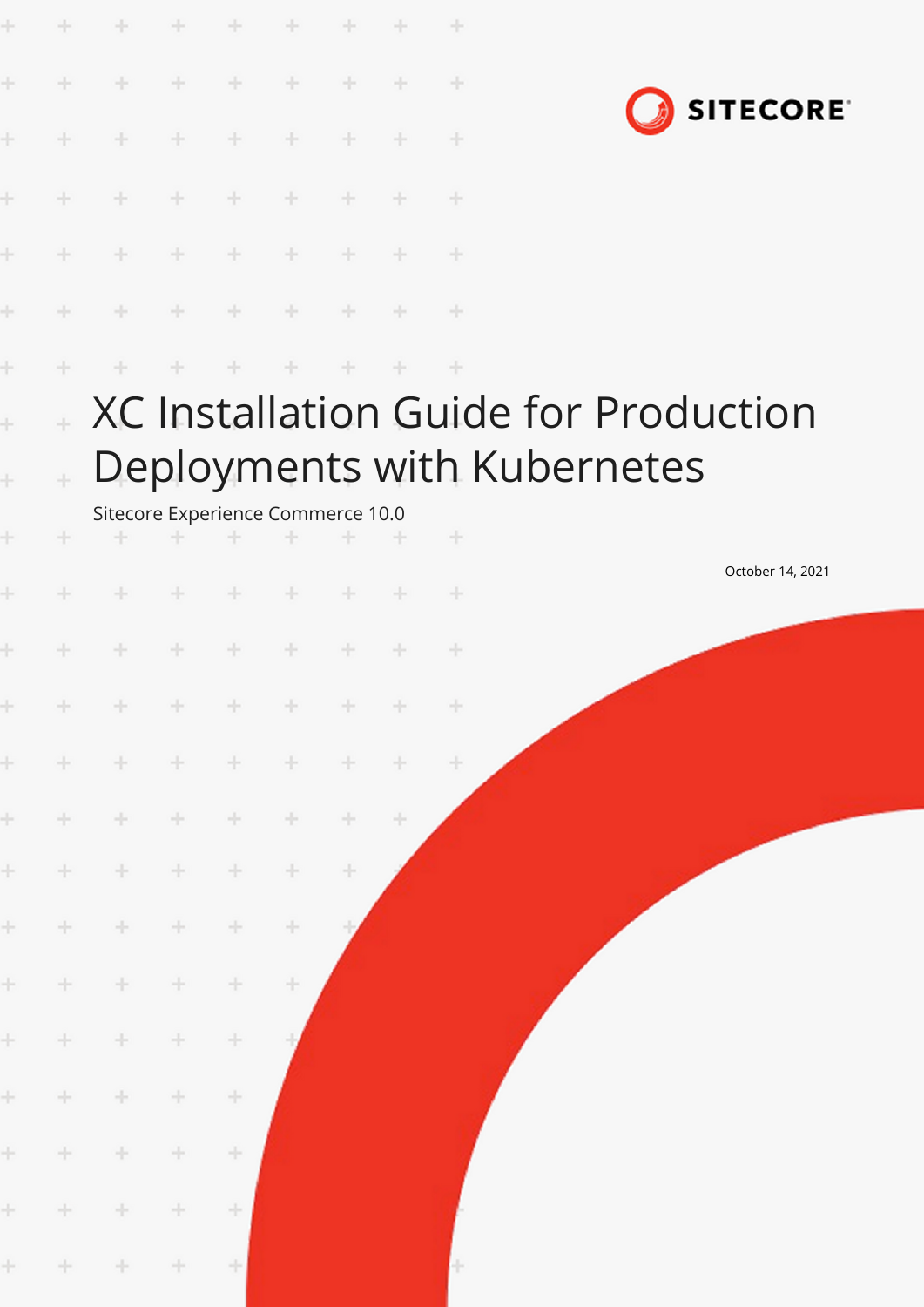

# **Table of Contents**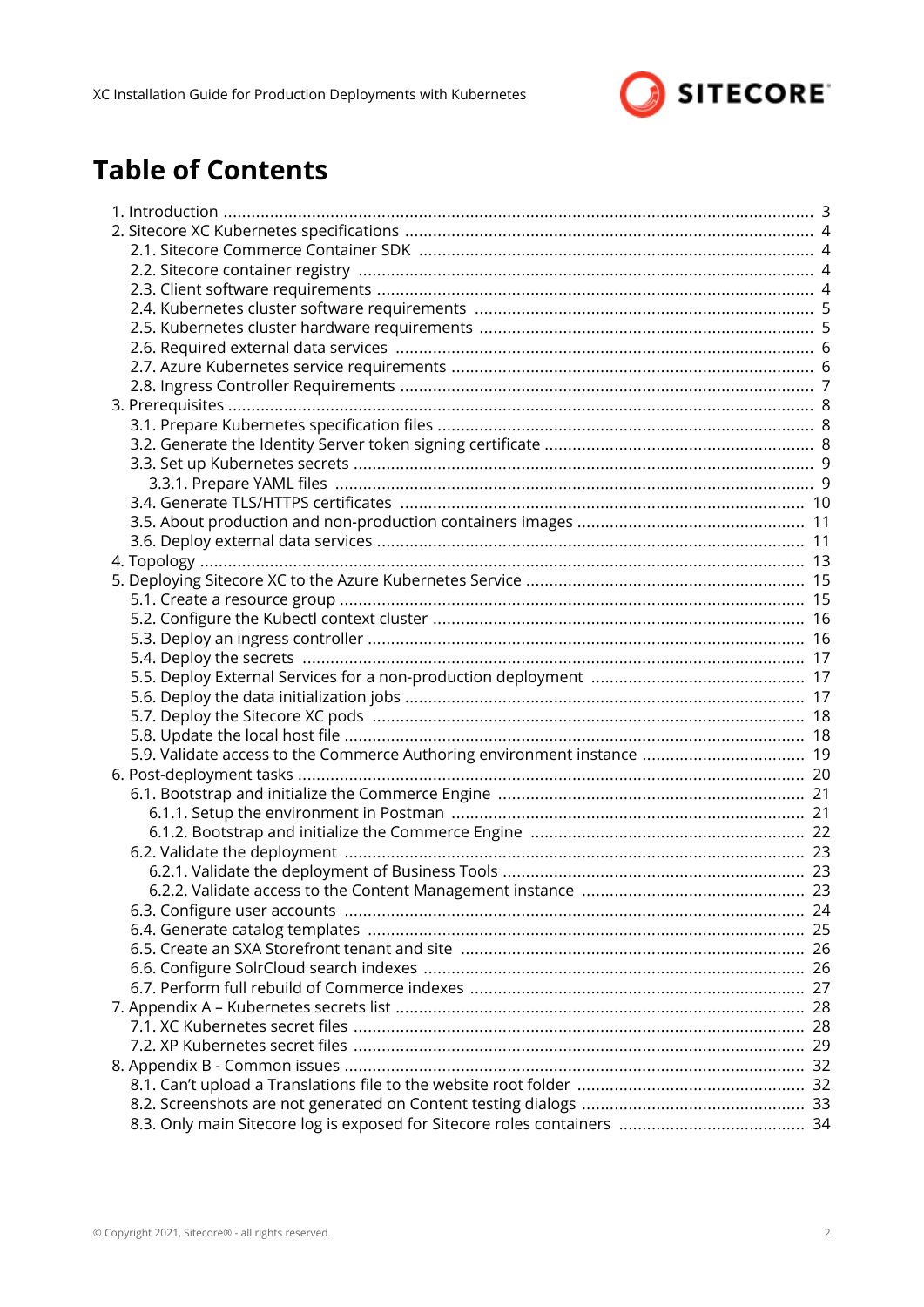

# <span id="page-2-0"></span>**1. Introduction**

Introduction to using Kubernetes to orchestrate your Sitecore Experience Commerce deployment to production.

Sitecore Experience Commerce (XC) 10.0.0 uses Kubernetes (K8s) as the default orchestrator for deploying to production. The Sitecore XC Kubernetes specification files that are used to map the minimum required configuration parameters between the Sitecore XC software containers are provided as a reference.

#### **IMPORTANT**

Sitecore customers are expected to extend these specifications to support their own production deployment requirements. It is the responsibility of each Sitecore customer to ensure that their production deployments meet the standards for stability and security set by their organization.

This guide describes how to deploy Sitecore Experience Commerce (XC) containers to the [Azure](https://docs.microsoft.com/en-us/azure/aks/intro-kubernetes) [Kubernetes Service \(AKS\).](https://docs.microsoft.com/en-us/azure/aks/intro-kubernetes) AKS is a Microsoft cloud hosted Kubernetes service with additional functionality that takes advantage of Azure specific features like blob storage and load balancing.

The Sitecore XC for Kubernetes specification files are designed to avoid Azure specific dependencies where possible.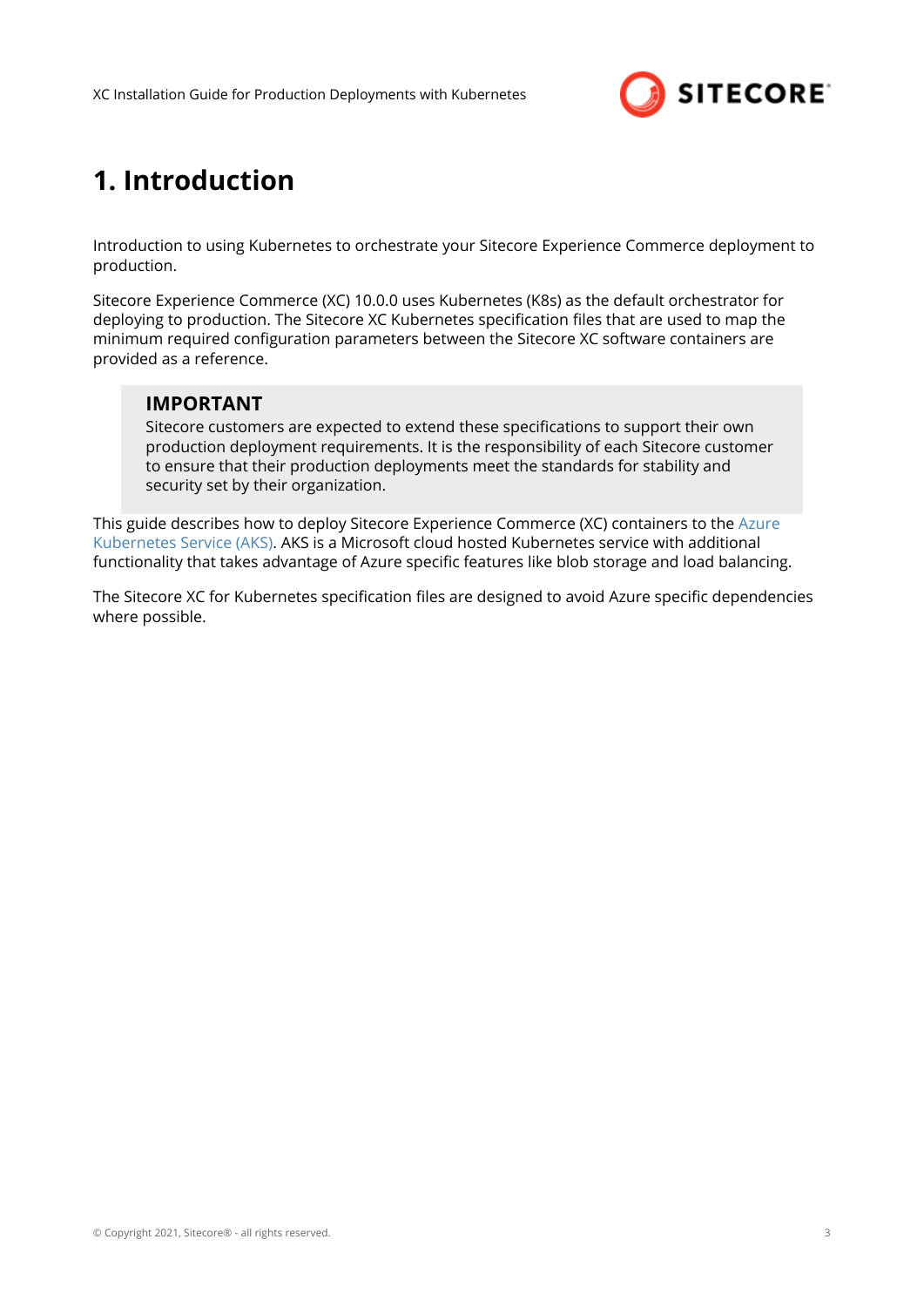

# <span id="page-3-0"></span>**2. Sitecore XC Kubernetes specifications**

Sitecore provides Kubernetes specification files (.  $yam1$ ) that you can use to deploy the containers to a Kubernetes cluster.

You use a remote client, [Kubectl](https://kubernetes.io/docs/reference/kubectl/overview/) (Kube control), to configure the Kubernetes clusters and specify the desired configuration state.

Kubectl is available as part of the Azure CLI or you can use the standalone version.

## **2.1. Sitecore Commerce Container SDK**

The [Sitecore Commerce Container SDK](https://doc.sitecore.com/developers/100/sitecore-experience-commerce/en/sitecore-commerce-container-sdk.html) package contains Kubernetes specification files for deploying a reference Sitecore XC software cluster solution. You can download the Sitecore Commerce Container SDK package (Sitecore.Commerce.Container.SDK.\*.\*.\*.zip) from the [Sitecore](https://dev.sitecore.net/Downloads/Sitecore_Commerce/100/Sitecore_Experience_Commerce_100.aspx) [Downloads](https://dev.sitecore.net/Downloads/Sitecore_Commerce/100/Sitecore_Experience_Commerce_100.aspx) site.

#### **IMPORTANT**

It is the responsibility of each Sitecore customer to ensure that their production deployments meet the standards for stability and security set by their organization.

For a description of other topologies supported in the Sitecore Commerce Container SDK, see the section [Topologies.](#page-12-0)

## **2.2. Sitecore container registry**

The Sitecore container images are hosted in a public Docker container registry, and available to all customers without authentication.

This public registry is the default registry used by the Sitecore Kubernetes specification files.

To start the Sitecore software container images, you must have a valid Sitecore license file.

The Sitecore Container Registry is hosted at scr.sitecore.com and supports the [Docker content trust](https://docs.docker.com/engine/security/trust/content_trust/) model that lets you pull signed images.

## **2.3. Client software requirements**

The following client software is required for deployment product deployment with Kubernetes: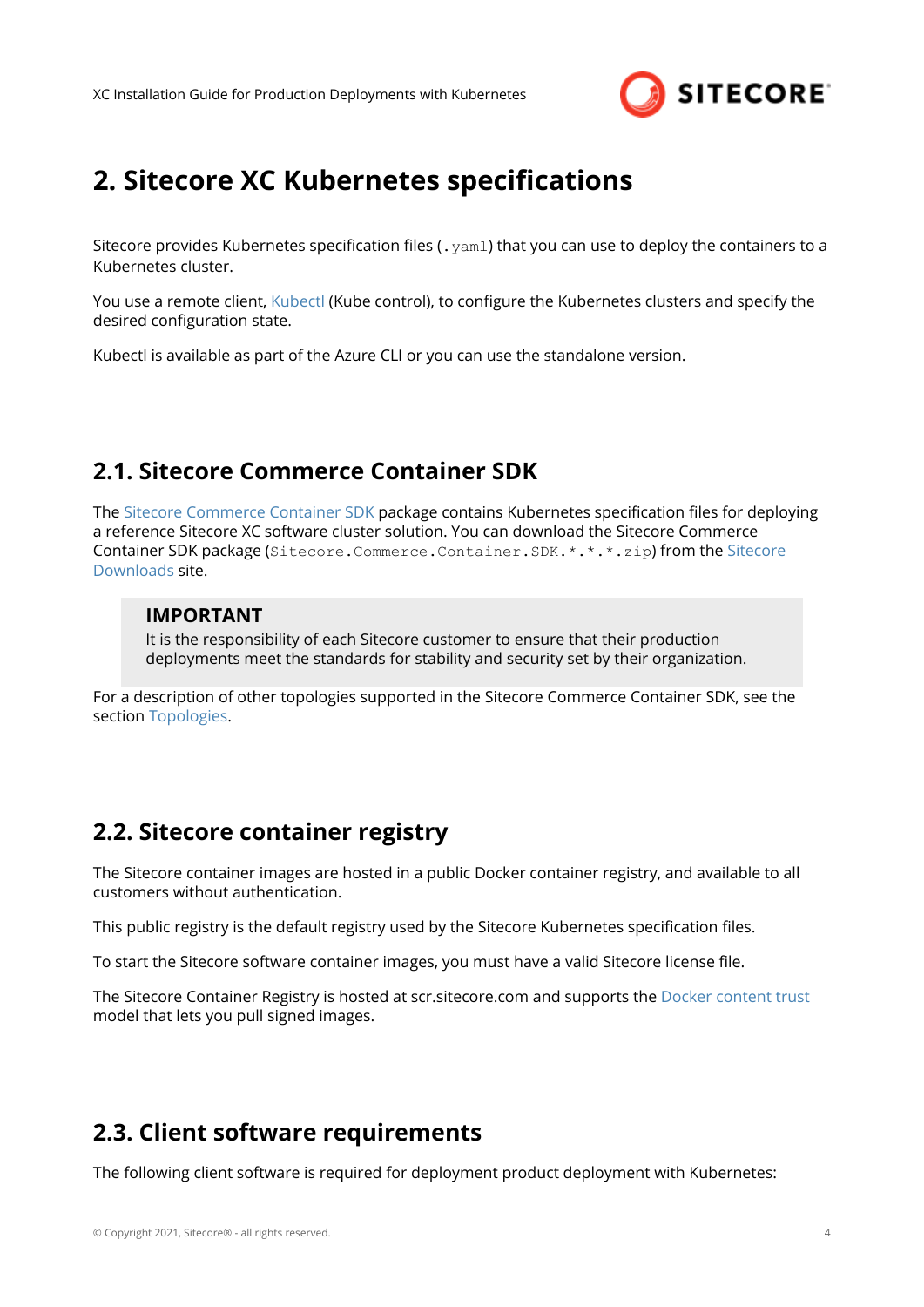

- <span id="page-4-0"></span>• Operating system:
	- Windows 10 1809 or later

or

- Windows Server 1809 or later
- Azure Az CLI 2.8.0 or later

#### **NOTE**

(Only required for AKS deployments)

- Windows PowerShell 5.0
- Kubectl 1.18.2 or later or later
	- To get a list of the supported locations, run the following command:

az account list-locations

• To get the latest stable version with the desired region (location) run the following command:

```
az aks get-versions --location <location> --output table
```
• Helm 3.1.2 or later

#### **NOTE**

Only required for ingress controller deployments.

• [Sitecore Commerce Container SDK](https://dev.sitecore.net/Downloads/Sitecore_Commerce/100/Sitecore_Experience_Commerce_100.aspx)

### **2.4. Kubernetes cluster software requirements**

The following software is required for Kubernetes cluster:

- Kubernetes 1.18.2 or later
- Windows Server 2019 version 1809

# **2.5. Kubernetes cluster hardware requirements**

Kubernetes cluster requires the following hardware: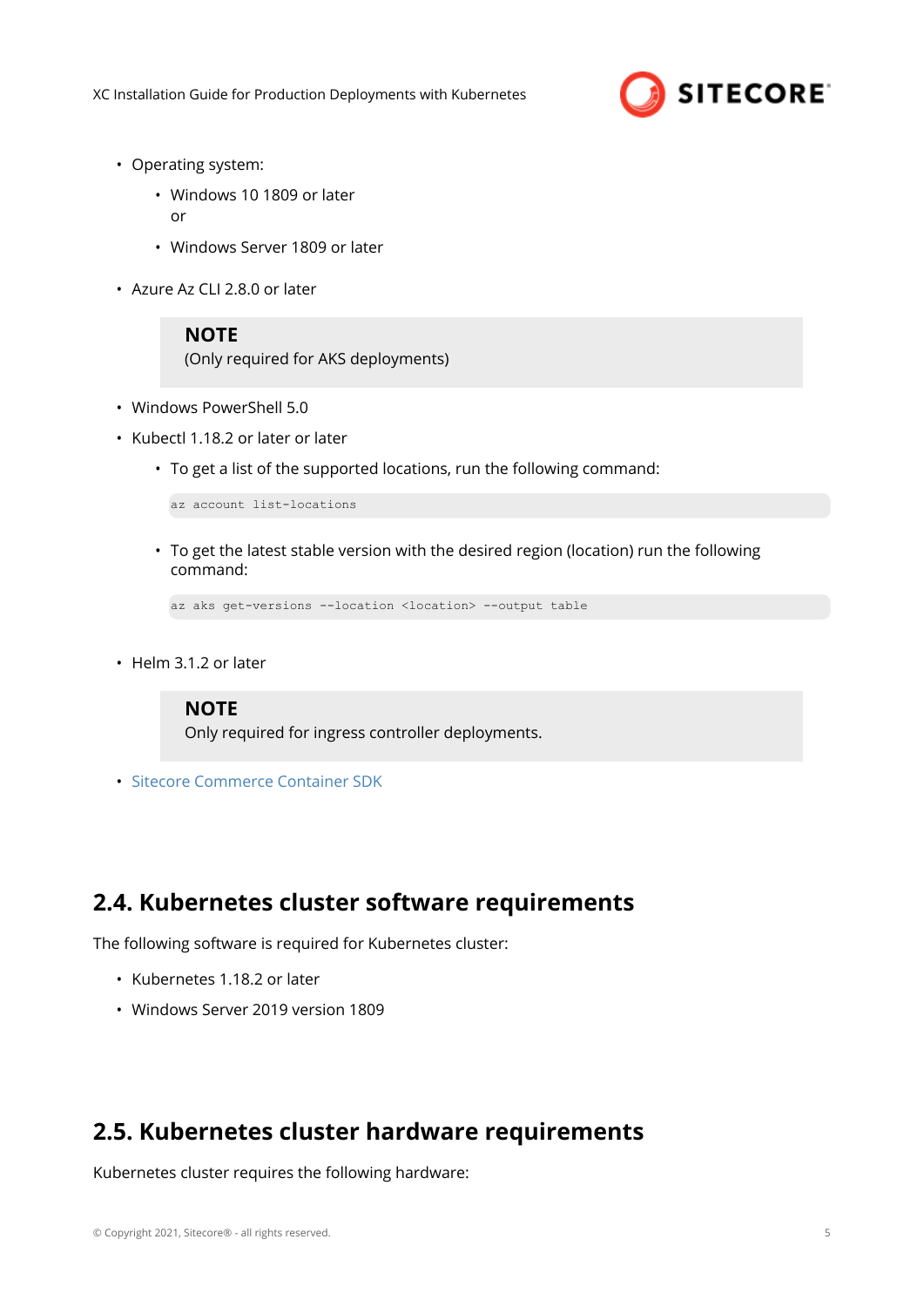

#### <span id="page-5-0"></span>**IMPORTANT**

Operational requirements depend on service use.

• RAM

We recommend a minimum of 16 GB RAM per Kubernetes cluster during startup.

• CPU

We recommend a quad core or higher per Kubernetes node during startup.

• Disk

We recommend premium SSD disks for optimal performance when downloading and running Docker containers.

## **2.6. Required external data services**

In production environments, external data services must be hosted outside the Sitecore XC cluster.

#### **NOTE**

To reduce the time required for development and testing, sample external service deployments for K8s are provided for non-production use only.

- Microsoft SQL Server
	- Microsoft SQL Server 2017 or 2019 or
	- SQL Azure Elastic Database Pool
- Apache Solr Cloud 8.4.0
- RedisLabs Redis 5.0 or higher

## **2.7. Azure Kubernetes service requirements**

- AKS cluster configured with the latest stable release of Kubernetes-version 1.16.x or later
- One 1 Windows Server 2019 version 1809 OS node.
- For non-production environments and testing, the recommended minimum VM size is Standard D4 v3.
- For production environments, the VM size and number of nodes for depends on your individual requirements.

To get the latest version of Kubernetes supported by AKS, substitute the location parameter with the desired region, and then run the following Azure CLI command: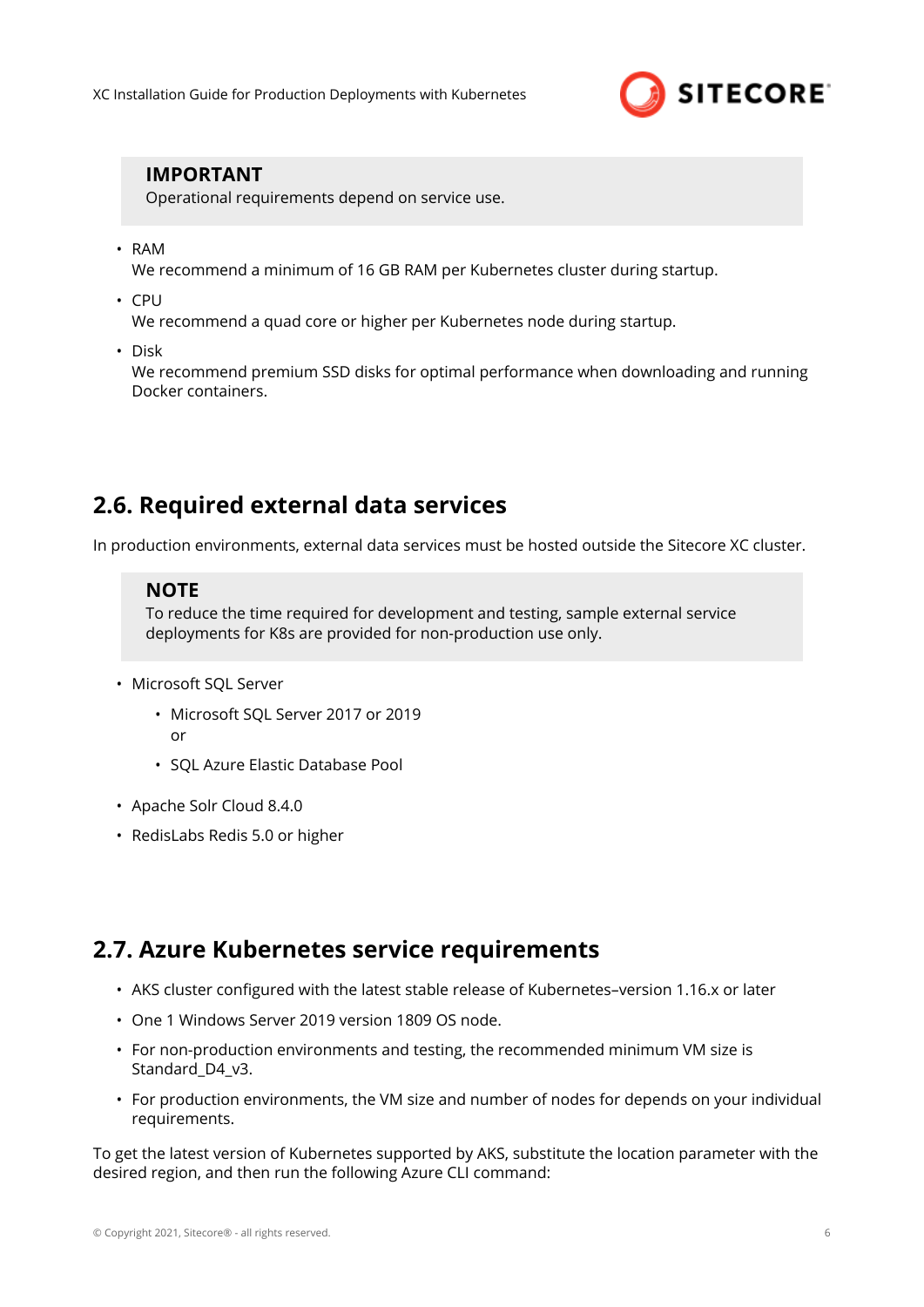

<span id="page-6-0"></span>az aks get-versions --location eastus --output table

For startup probes to check whether the Sitecore software container has started successfully, Kubernetes version 1.18.x or later is required.

## **2.8. Ingress Controller Requirements**

A Kubernetes [Ingress Controller](https://kubernetes.io/docs/concepts/services-networking/ingress-controllers/) is required to deploy the Sitecore Kubernetes specification files.

Sitecore Kubernetes deployments are tested with latest stable [NGINX Ingress Controller](https://github.com/helm/charts/tree/master/stable/nginx-ingress) releases from the Helm project and are subject to change over time.

The latest stable release from the Helm project for NGINX Ingress Controller at the time of publishing is:

- Chart version 1.41.1
- App version 0.34.1

The Sitecore Kubernetes specification files work with most Ingress Controllers supported by Kubernetes but not all ingress controllers operate the same way. For more information, see the third party documentation for Ingress Controller configuration for production deployments.

To support client IP address tracking and personalization, you must configure the Ingress Controller to preserve the client source IP address in the X-Forwarded-For HTTP header.

To fully enable IP address tracking and personalization, you must make some additional changes to the Sitecore software configuration.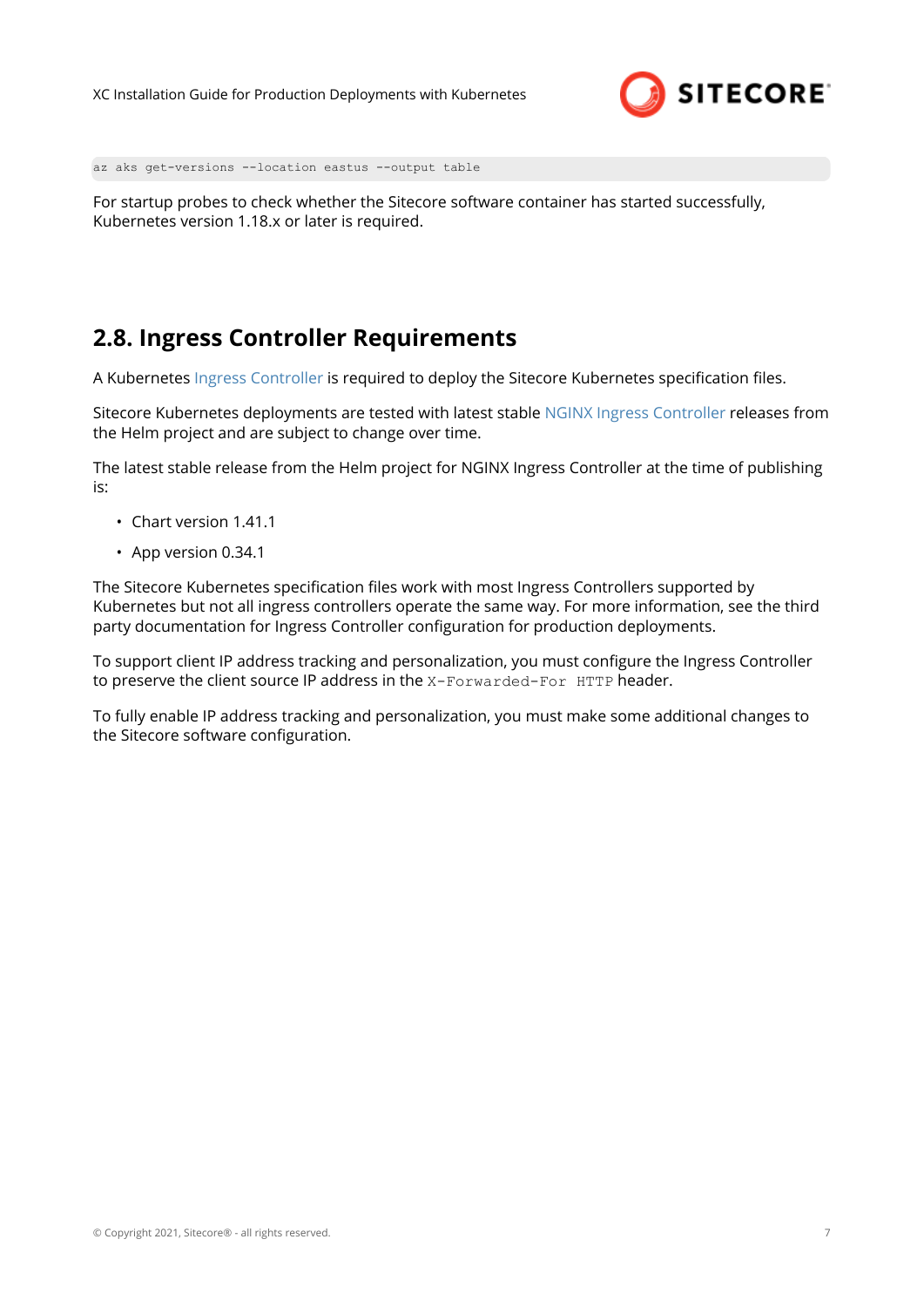

# <span id="page-7-0"></span>**3. Prerequisites**

Before you can deploy the Sitecore XC containers, you must prepare the Kubernetes specification files and the supporting files.

You must:

- Prepare Kubernetes specification files
- Generate the Identity Server token signing certificate
- Set up Kubernetes secrets and YAML files
- Generate TLS/HTTPS certificates
- [Review considerations about production and non-production images](#page-10-0)
- [Deploy external data services](#page-10-0)

## **3.1. Prepare Kubernetes specification files**

The Sitecore Experience Commerce (XC) Kubernetes specification files are designed to be deployed using the Kubernetes Kubectl CLI.

To prepare Kubernetes specification files:

- 1. [Download](https://dev.sitecore.net/Downloads/Sitecore_Commerce/100/Sitecore_Experience_Commerce_100.aspx) the Sitecore Commerce Container SDK package (Sitecore.Commerce.Container.SDK.\*.\*.\*.zip)
- 2. Extract the archive and locate the *k8s-commerce-\** folder for the Sitecore topology that you want to use.

#### **NOTE**

Sitecore XC Server (XC1) is the only [topology](#page-12-0) supported for Kubernetes deployments.

3. Inspect the folder contents and Kubernetes specification files (.  $yam1$ ).

### **3.2. Generate the Identity Server token signing certificate**

Sitecore Identity Server requires a private key certificate to sign the tokens that are passed between the server and the clients. You must generate this certificate, encode it to a Base64 encoded string form, and pass it to the container as an environment variable.

To generate a self-signed certificate: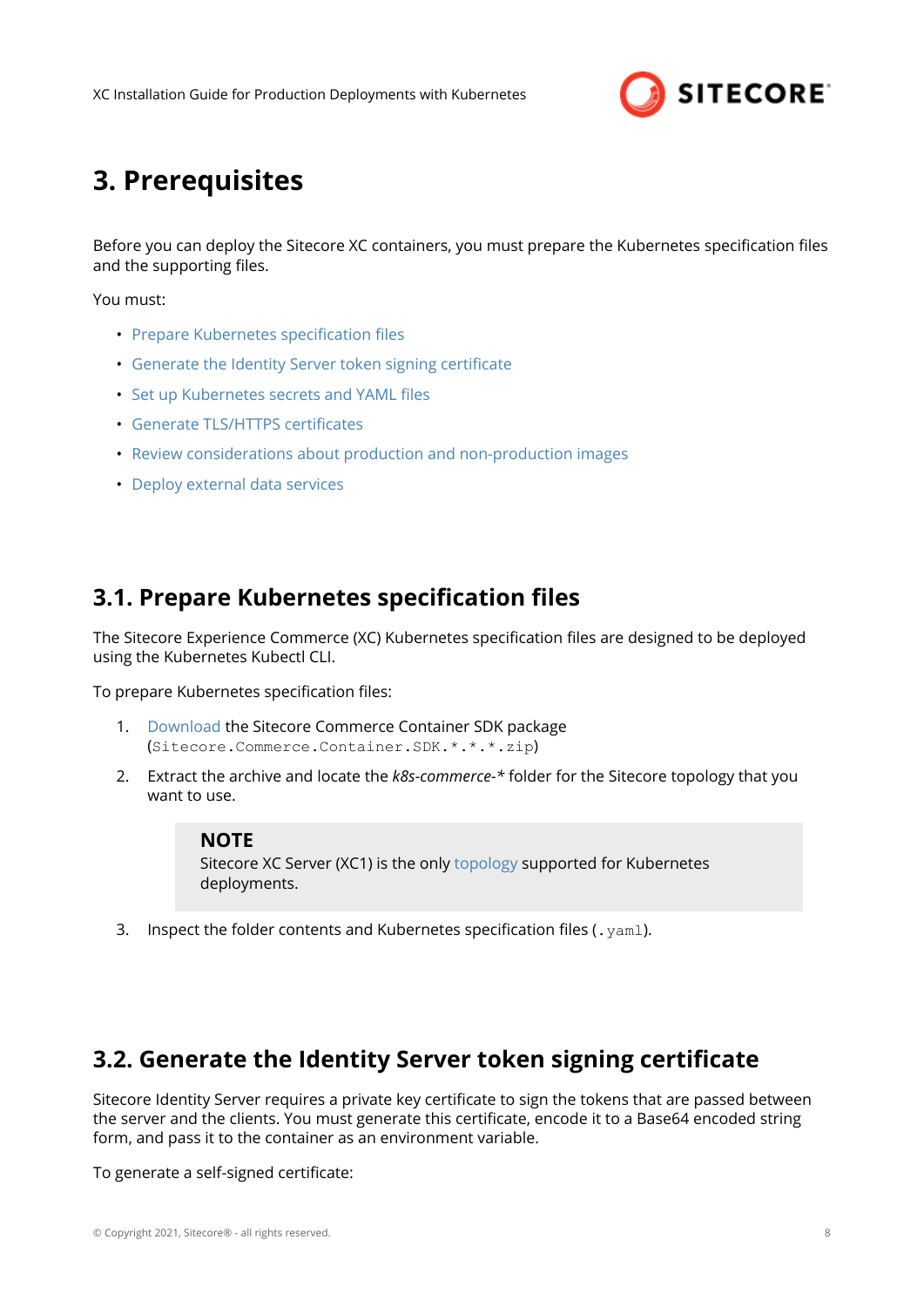

<span id="page-8-0"></span>• Run the following sample script.

```
$newCert = New-SelfSignedCertificate -DnsName "localhost" -FriendlyName "Sitecore Identity 
Token Signing" -NotAfter (Get-Date).AddYears(5)
Export-PfxCertificate -Cert $newCert -FilePath .\SitecoreIdentityTokenSigning.pfx -Password
(ConvertTo-SecureString -String "Test123!" -Force -AsPlainText)
[System.Convert]::ToBase64String([System.IO.File]::ReadAllBytes((Get-
Item .\SitecoreIdentityTokenSigning.pfx))) | Out-File -Encoding ascii -NoNewline -Confirm -
FilePath .\SitecoreIdentityTokenSigning.txt
```
#### **NOTE**

The sample script generates a new self-signed certificate, prepares the string that is used as a secret, and saves it to a SitecoreIdentityTokenSigning.txt file.

The SitecoreIdentityTokenSigning.txt file contains the certificate string you specify as the -idCert value when you prepare the YAML files.

#### **3.3. Set up Kubernetes secrets**

Sitecore Kubernetes deployments use [secrets](https://kubernetes.io/docs/concepts/configuration/secret/) to securely store the strings that are used by the containers in the cluster.

The secrets are used to store database usenames, passwords, and TLS certificates and are configured in text files and certificate files (tls.crt, tls.key) in the ./secrets/ folder in the Kubernetes specification files for each topology.

You must deploy the secrets to the K8s cluster before you deploy any Sitecore containers.

You must update each secret text file (.txt, .crt, .key) with the required values before deploying additional resources to the K8s cluster.

For a complete list of secrets and more information about individual secrets, see [Appendix A.](#page-27-0)

The Sitecore.Commerce.Container.SDK package provides a Kubectl kustomization.yaml file that deploys all the secret names and values in a single command.

#### **3.3.1. Prepare YAML files**

You use the UpdateK8SYaml.ps1 script to prepare the YAML files.

To prepare the YAML files:

• Open a PowerShell window, and run the following script:

```
.\UpdateK8SYaml.ps1 -jsonFile '.\configltsc2019.json' ` 
  -k8sRootPath '..'
  -licenseFilePath "Location of your licence file" `
  -braintreeEnvironment "sandbox"
 -braintreeMerchantId "Your merchant id"
  -braintreePublicKey "Your public key"
   -braintreePrivateKey "Your private key" `
```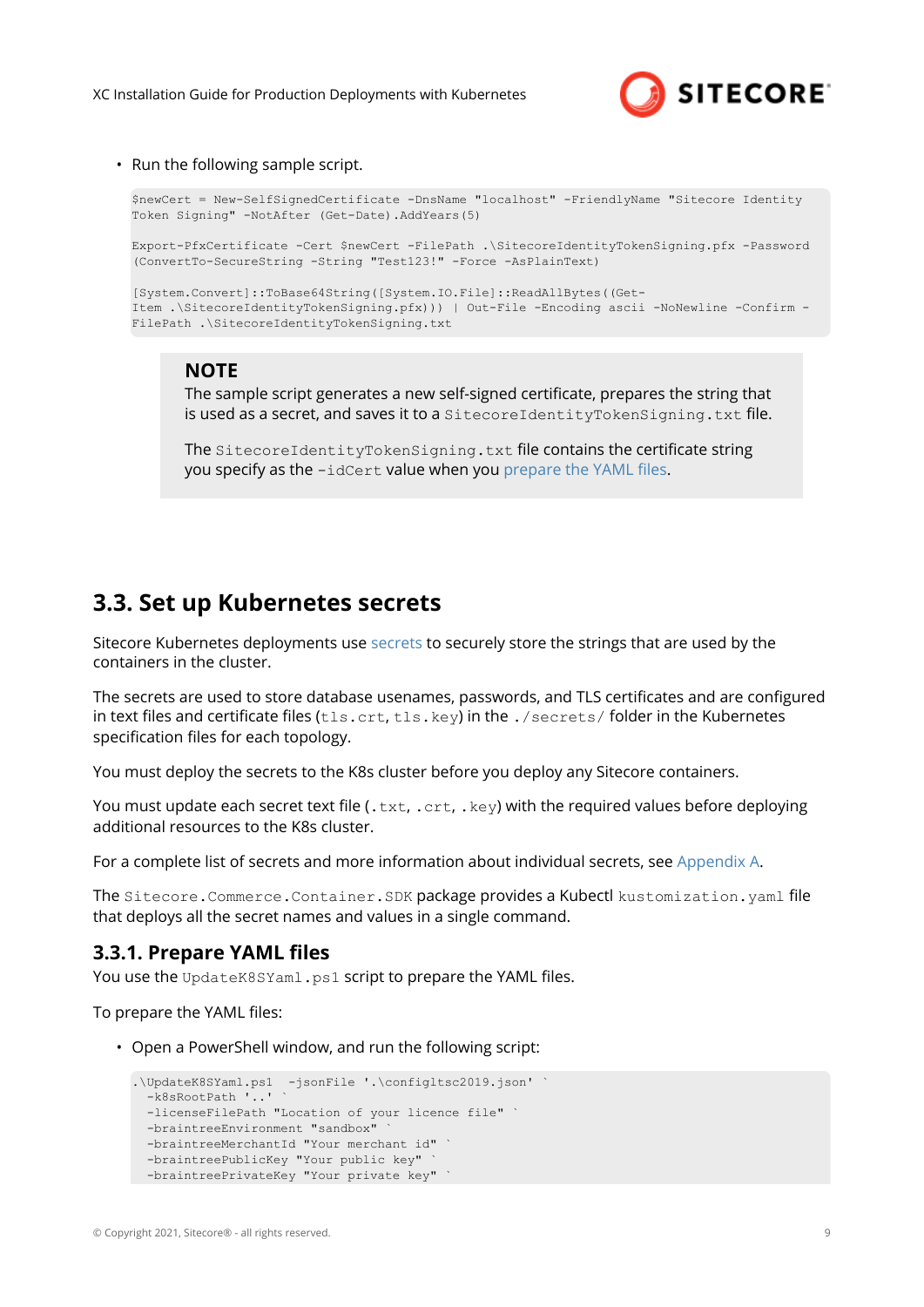

```
 -telerikKey "Your Telerik Encryption Key" `
 -idCert "Your Sitecore Identity certificate" `
-idSecret "Your Sitecore Identity secret"
 -idPassword "Your Sitecore Identity password" `
-xcIdSecret "Your XC Connect Client Secret"
 -reportingApiKey "Your Sitecore Reporting API key"
```
# **3.4. Generate TLS/HTTPS certificates**

To satisfy modern browser requirements and provide a secure environment by default, you must generate certificates for TLS [\(Transport Layer Security](https://en.wikipedia.org/wiki/Transport_Layer_Security)) before you deploy the Sitecore containers. This ensures secure communication between the browser and and the Kubernetes ingress controller.

The default Kubernetes ingress controller used by XC is the [NGINX Ingress Controller](https://www.nginx.com/products/nginx/kubernetes-ingress-controller/) . The NGINX ingress controller is used to terminate TLS connections sent by the browser and proxy network traffic to the individual containers inside the cluster. For more information, see the Kubernetes documentation for ingress TLS configuration and the [NIGNX TLS user guide.](https://kubernetes.github.io/ingress-nginx/user-guide/tls/)

The HTTPS protocol is required to support the secure browser cookies used by the Sitecore Content Management role and the Identity Server role. HTTPS is enabled by default on the Content Delivery role but you can remove it if it is not required for your specific use case.

The following sample script generates the required certificates. This script is also available in the Sitecore Commerce Container SDK package.

To generate TLS/SSL certificates that are required by the NGINX ingress controller and install them in the correct certificate store:

- 1. Open a Windows Command Prompt as Administrator.
- 2. In the same directory as the Kubernetes specification files, for example in the  $k8s$ -commercexc1 folder, run the following sample script:

#### **NOTE**

The mkcert utility will prompt the user the first time to install the generated self-signed root certificate authority.

```
IF NOT EXIST mkcert.exe powershell Invoke-WebRequest https://github.com/FiloSottile/
mkcert/releases/download/v1.4.1/mkcert-v1.4.1-windows-amd64.exe
-UseBasicParsing -OutFile mkcert.exe
.\mkcert -install
.\mkcert -cert-file secrets\tls\global-cm\tls.crt -key-file secrets\tls\global-cm\tls.key 
"cm.globalhost"
.\mkcert -cert-file secrets\tls\global-cd\tls.crt -key-file secrets\tls\global-cd\tls.key 
"cd.globalhost"
./mkcert -cert-file secrets\tls\global-id\tls.crt -key-file secrets\tls\global-id\tls.key 
"id.globalhost"
```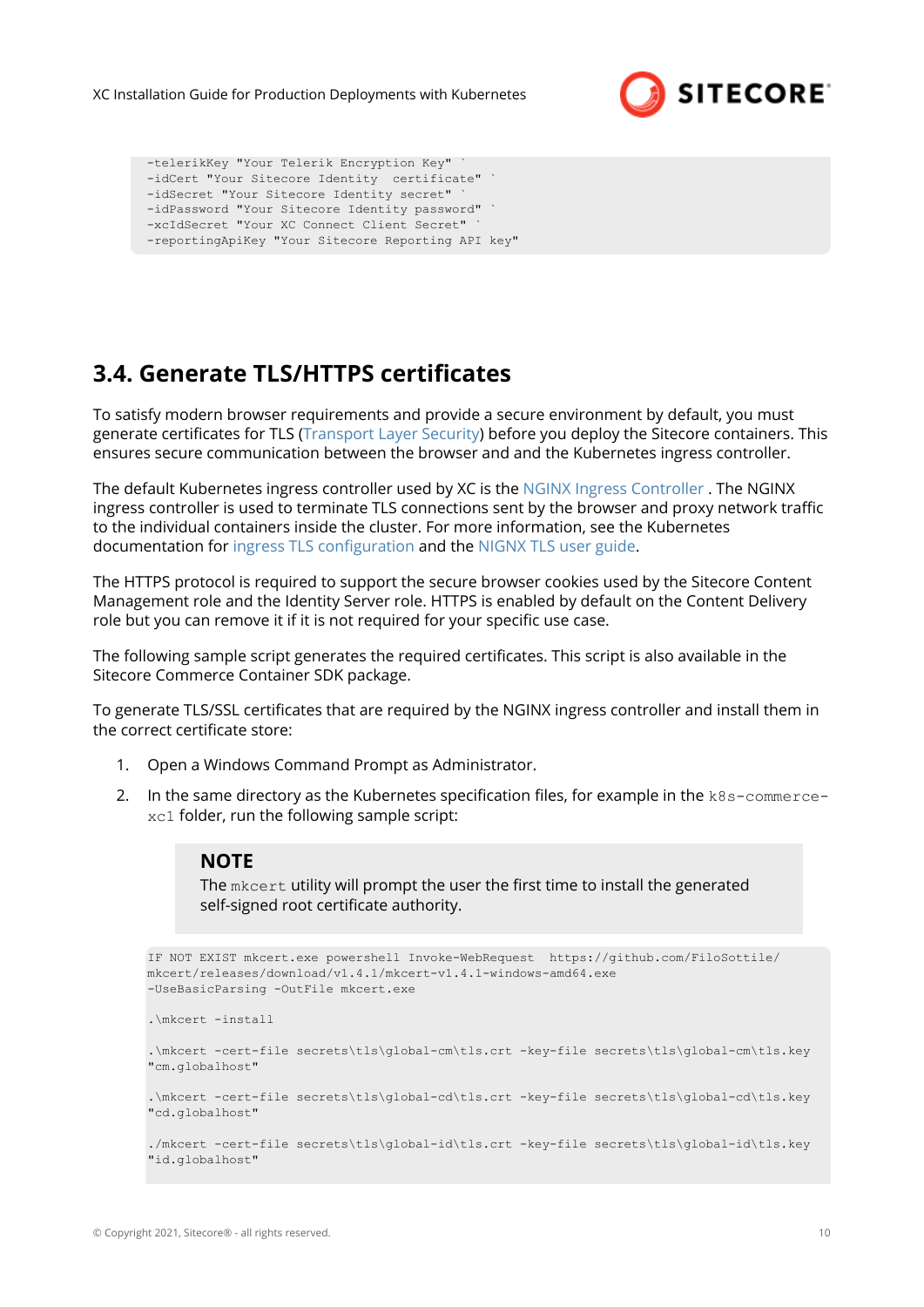

```
./mkcert -cert-file secrets\tls\global-authoring\tls.crt -key-file secrets\tls\global-
authoring\tls.key "authoring.globalhost"
./mkcert -cert-file secrets\tls\global-minions\tls.crt -key-file secrets\tls\global-minions
\tls.key "minions.globalhost"
./mkcert -cert-file secrets\tls\global-shops\tls.crt -key-file
secrets\tls\global-shops\tls.key "shops.globalhost"
./mkcert -cert-file secrets\tls\global-ops\tls.crt -key-file secrets\tls\global-ops
\tls.key "ops.globalhost"
./mkcert -cert-file secrets\tls\global-bizfx\tls.crt -key-file secrets\tls\global-bizfx
\tls.key "bizfx.globalhost"
```
#### **IMPORTANT**

Once the self-signed root authority certificate and per-host TLS/SSL certificates have been generated, you must install the root authority certificate on the Trusted Root Certificate Authority store on all the clients.

## **3.5. About production and non-production containers images**

To minimize the time it takes to deploy Sitecore Experience Commerce (XC) to Kubernetes clusters for non-production use, Sitecore provides the required external services. These are for non-production use only. The non-production images are not supported by Sitecore in a production environment.

#### **IMPORTANT**

The non-production services do not follow the best practices for hosting a production environment and should not be considered as a basis for production environments.

Sitecore provides non-production images for Microsoft SQL Server, Apache Solr, and RedisLabs Redis services.

#### **WARNING**

Every container image that has the *type=nonproduction* label is not supported in a production environment. No warranty or extended support is provided for images that are labelled for non-production.

# **3.6. Deploy external data services**

In production deployments, customers are expected to host the required external services outside the Kubernetes cluster.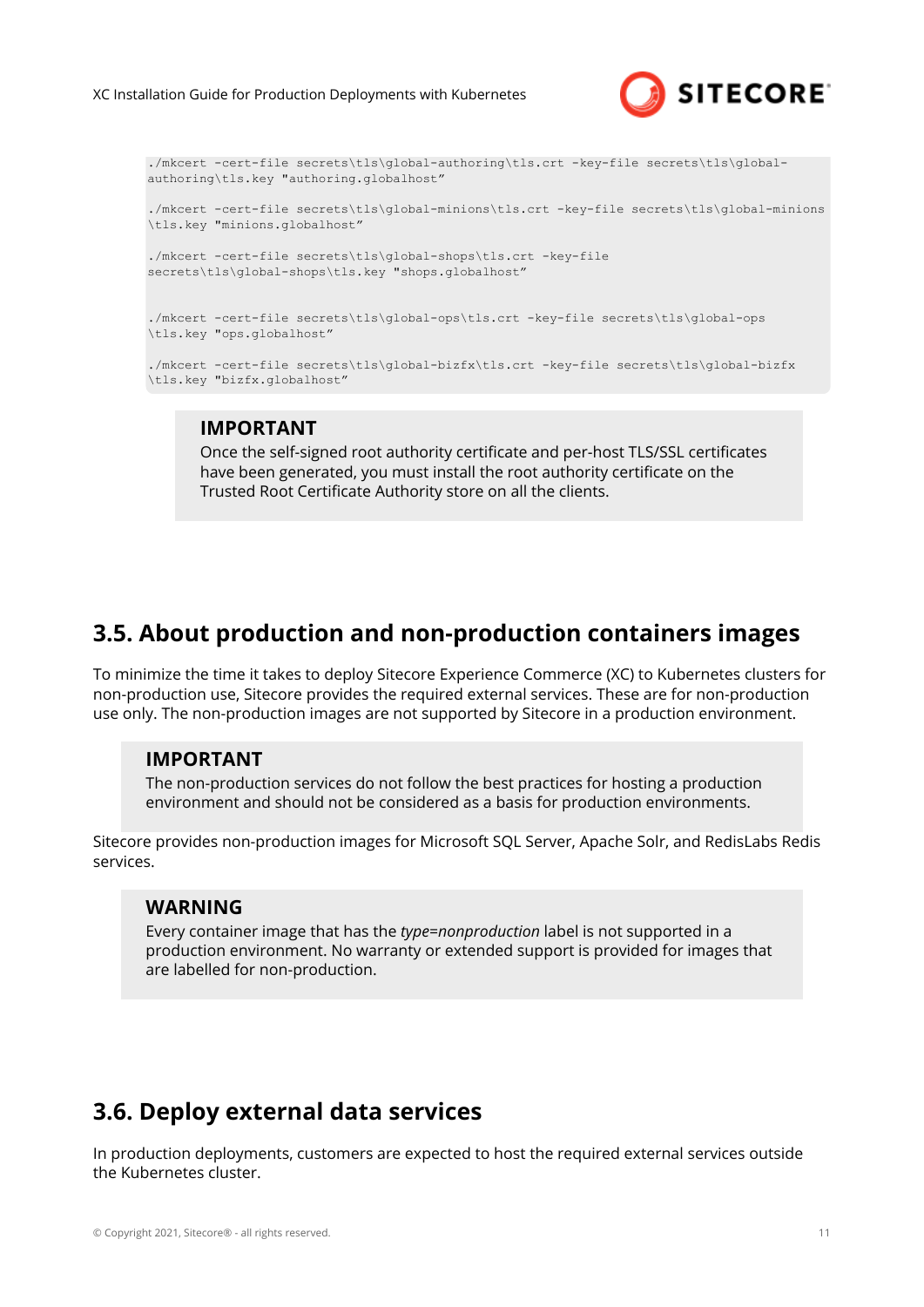

External hosted services for Microsoft SQL Server, Apache Solr and RedisLabs Redis are required for production Kubernetes support from Sitecore.

You must deploy and configure the external services for production use before you deploy Sitecore XC to Kubernetes.

To deploy the required database, search schemas, and all the required data, we provide Kubernetes *data initialization* jobs for Microsoft SQL Server and Apache Solr.

RedisLabs Redis external services do not require initialization. The required cache databases are created during first use.

You must complete the data initialization jobs before you deploy the Sitecore software containers.

For more information about data initialization, see the section [Deploy Data Initialization Jobs](#page-14-0).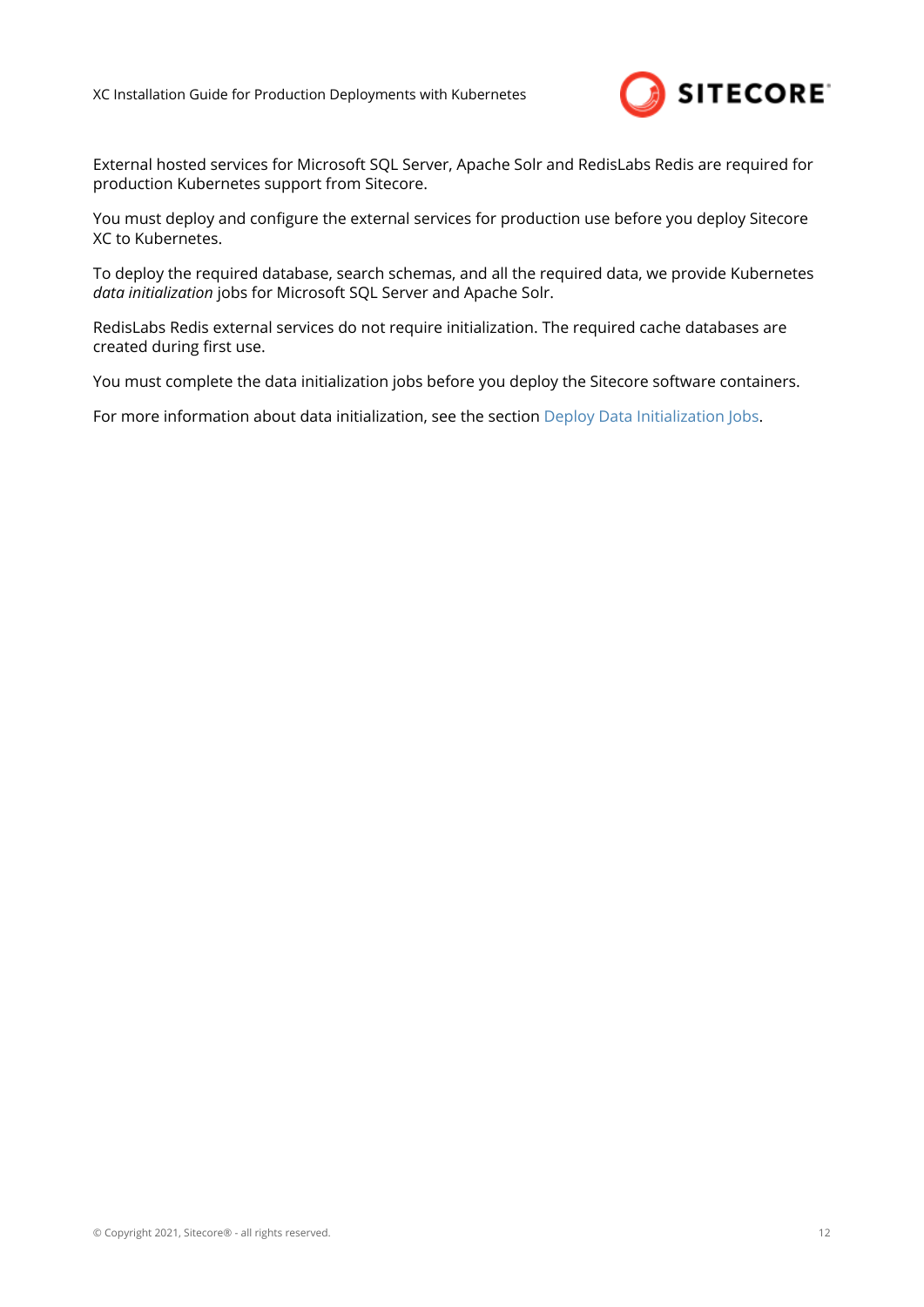

# <span id="page-12-0"></span>**4. Topology**

Sitecore XC supports a scaled topology for use with Kubernetes.

Sitecore Experience Commerce for Kubernetes is suitable for use in production and non-production environments. For non-production environments, the Sitecore.Commerce.Container.SDK package includes samples that you can use for external services roles. The resources required to run Sitecore XC in a non-production environment can be significant, but are required to mimic the exact configuration that is used in production.

## **Sitecore roles in the scaled topology for use with Kubernetes**

The Sitecore XC for Kubernetes topology includes container images for the following Sitecore roles:

#### **NOTE**

While the container images of Sitecore roles are considered production images, you must create your own set of container images from your customized Commerce solution.

- Content Management
- Content Delivery
- Sitecore Identity Server
- XDB Processing
- XDB Reporting service
- XDB Collection service
- XDB Search service
- Marketing Automation Engine
- Marketing Automation Reporting
- XDB Reference Data service
- Sitecore Cortex Processing service
- Sitecore Cortex Reporting service
- XDB Search Worker
- Marketing Automation Engine
- Sitecore Cortex Processing
- MSSQL Data Initialization Job
- Solr Data Initialization Job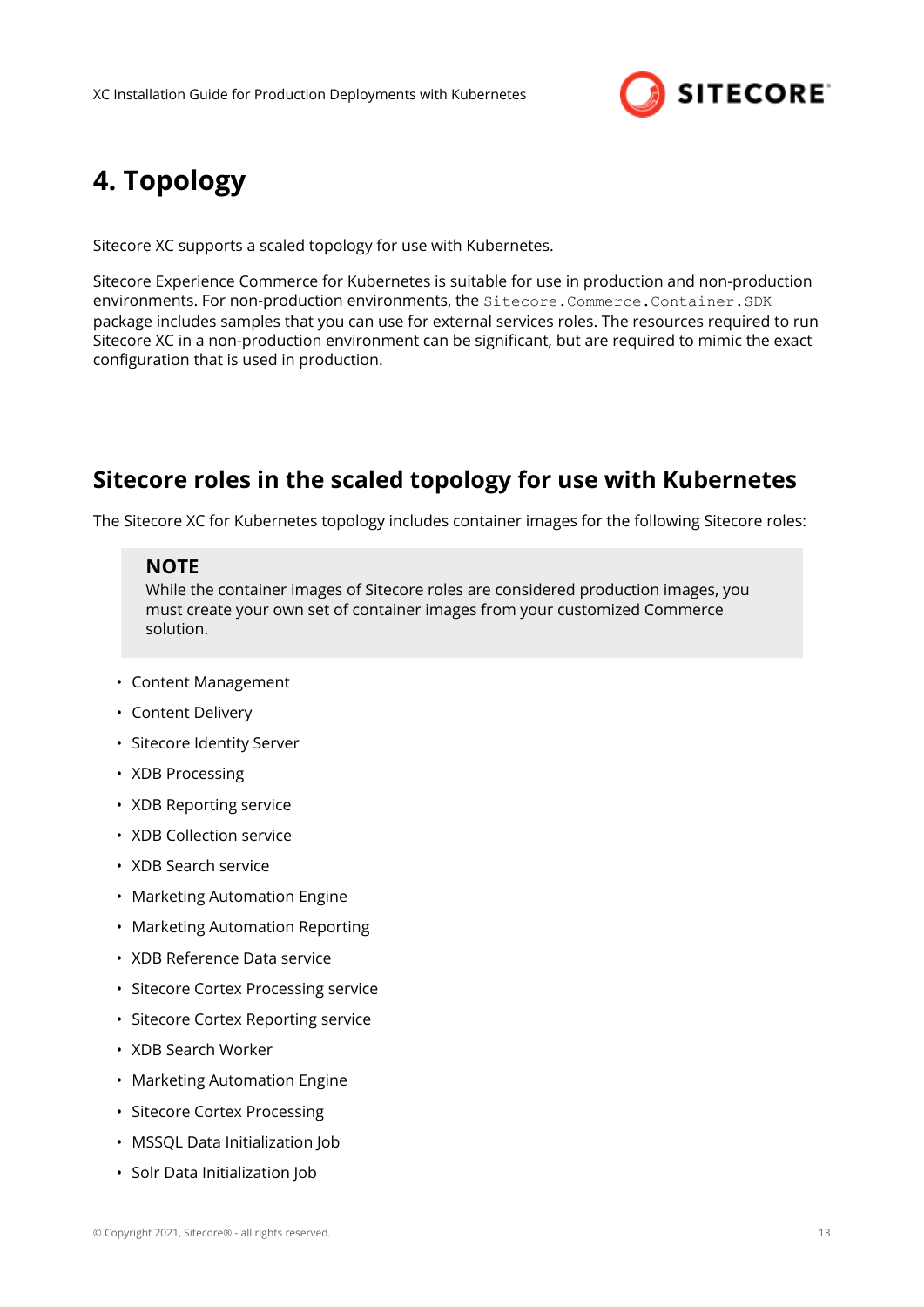

- Commerce Business Tools
- Commerce Commerce Ops Role
- Commerce Authoring Role
- Commerce Shops Role
- Commerce Minions Role

# **External service roles (non-production)**

The Sitecore XC for Kubernetes topology includes the following sample container images of external services to facilitate deployment in a non-production environment:

#### **NOTE**

The container images of external services are not intended nor suitable for production deployment.

- Microsoft SQL Server
- Apache Solr
- RedisLabs Redis Server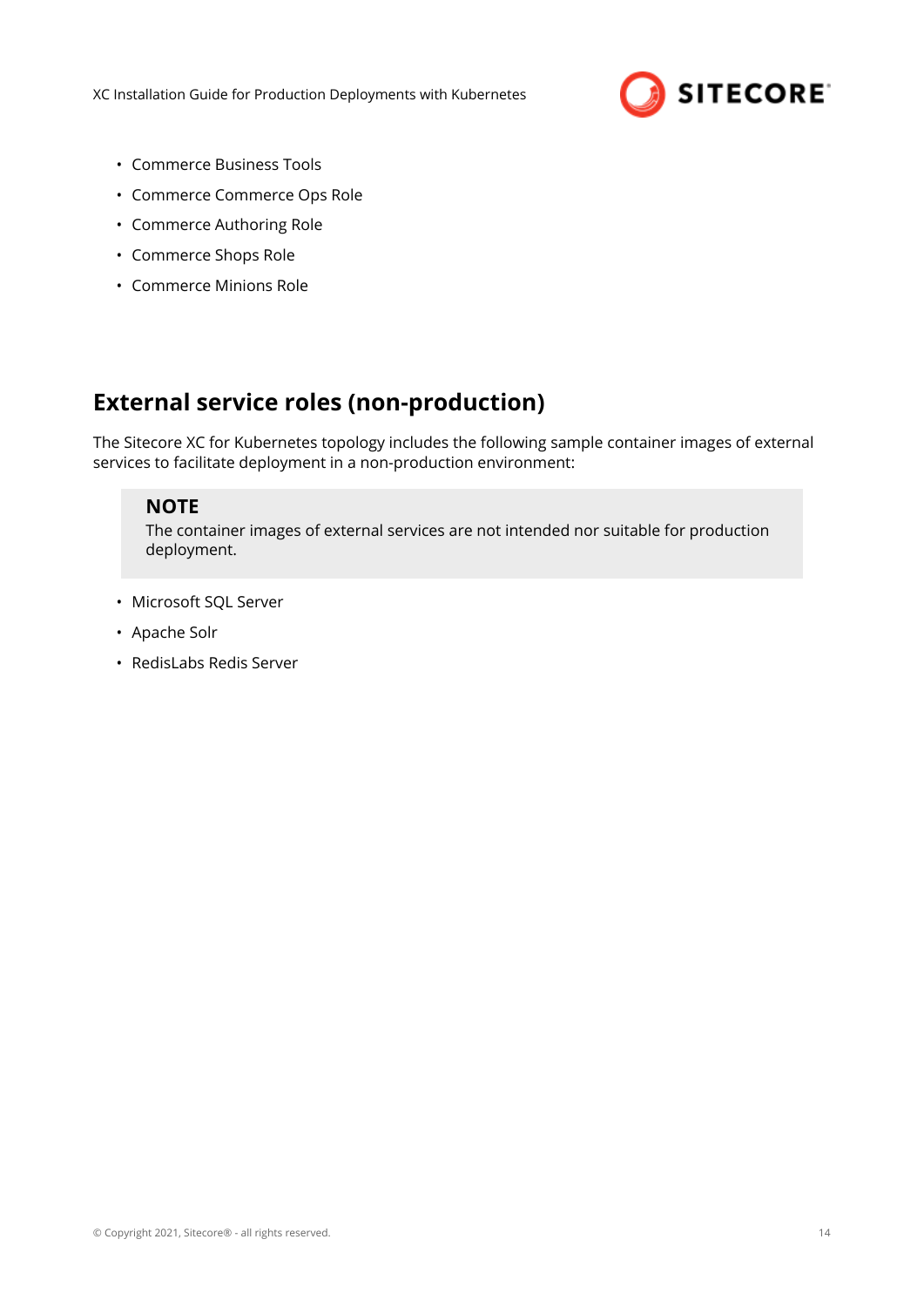

# <span id="page-14-0"></span>**5. Deploying Sitecore XC to the Azure Kubernetes Service**

You use Kubectl CLI to deploy the Sitecore XC containers to a Kubernetes cluster.

To deploy Sitecore XC to the Azure Kubernetes Service, perform the following:

- Create a resource group
- Configure the Kubectl context cluster
- [Deploy an ingress controller](#page-15-0)
- [Deploy the secrets](#page-16-0)
- [Deploy External Services for a non-production deployment](#page-16-0)
- [Deploy the data initialization jobs](#page-16-0)
- [Deploy the Sitecore XC pods](#page-17-0)
- Update the local host file
- [Validate access to the Commerce Authoring environment instance](#page-18-0)

## **5.1. Create a resource group**

To create a new resource group to use with the AKS cluster, you must use the Azure command-line interface (Azure CLI) that contains one or more Windows Server 2019 version 1809 nodes.

#### **NOTE**

You can use your existing AKS cluster and resource group.

For more information about using the Azure CLI, see the [Azure documentation](https://docs.microsoft.com/en-us/azure/aks/windows-container-cli).

To create a resource group:

1. Log in to the Azure CLI and set a subscription.

```
az login
az account set --subscription "Your Subscription"
```
#### 2. Create a resource group:

```
az group create --name <MY_RESOURCE_GROUP_NAME> --location <LOCATION>
```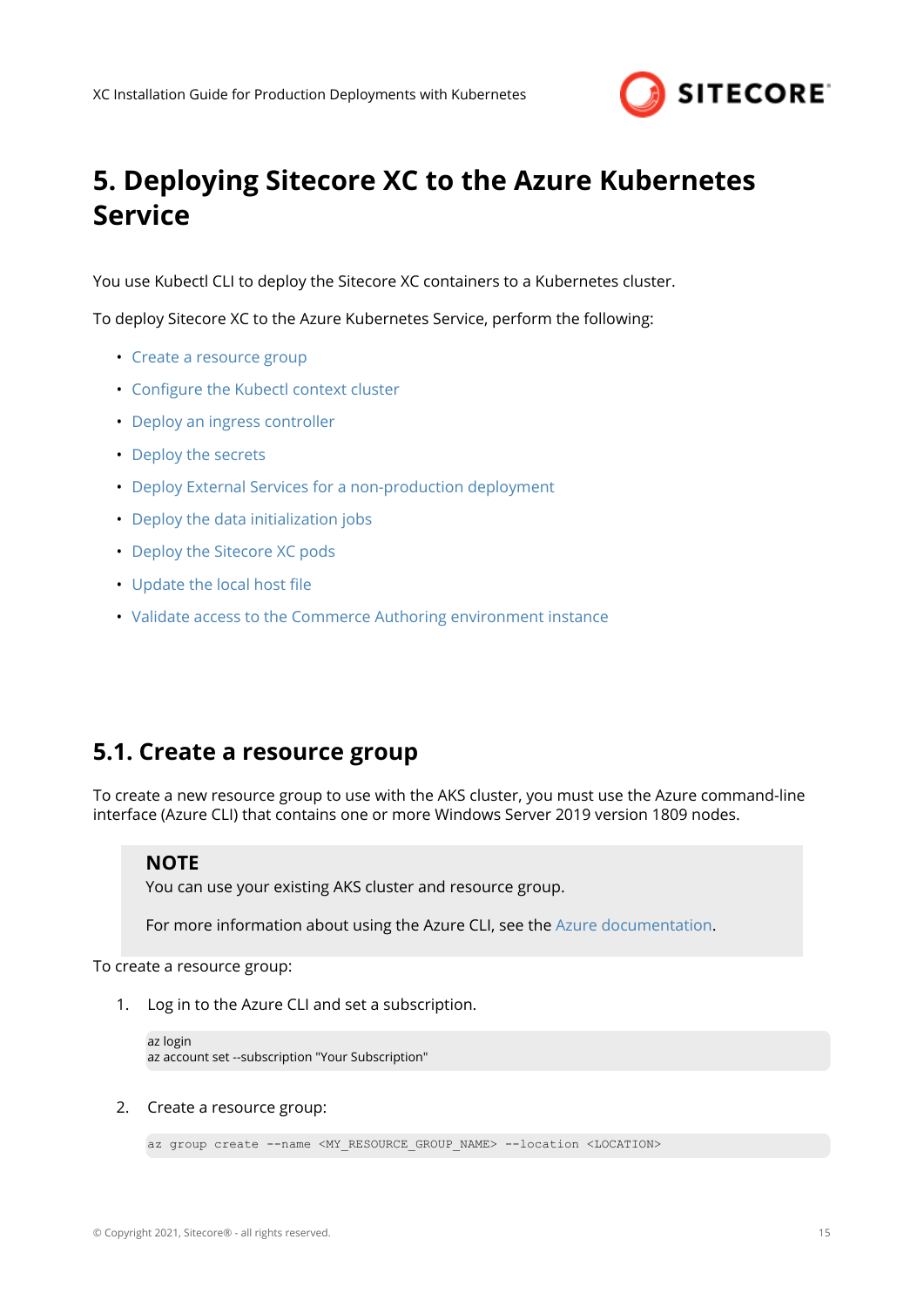

## <span id="page-15-0"></span>**5.2. Configure the Kubectl context cluster**

This procedure assumes you completed the creation of a [resource group.](https://docs.microsoft.com/en-us/azure/aks/windows-container-cli#create-a-resource-group)

To configure the Kubectl context cluster:

• Create a cluster and a node pool for Windows.

```
az aks create --resource-group <RESOURCE GROUP NAME> --name <CLUSTER NAME>
         --node-count 1 --enable-addons monitoring
--kubernetes-version <K8S VERSION> --generate-ssh-keys
        --windows-admin-password <PASSWORD> --windows-admin-username azureuser --vm-set-type
VirtualMachineScaleSets --load-balancer-sku standard --network-plugin azure --node-vm-size 
<LINUX_VM_SIZE>
az aks nodepool add --resource-group <RESOURCE GROUP NAME> --cluster-name <CLUSTER NAME> --
os-type Windows
--name win --node-count 1 --node-vm-size <WINDOWS VM_SIZE> --kubernetes-version <K8S_VERSION>
az aks get-credentials
--resource-group <RESOURCE_GROUP_NAME> --name <CLUSTER_NAME>
```
### **5.3. Deploy an ingress controller**

To deploy an ingress controller:

- 1. Use the Windows AMD64 binaries to [Install Helm](https://helm.sh/docs/intro/install/). You can also use an alternative method as described in [Installing Helm Through Package](https://helm.sh/docs/intro/install/) [Managers](https://helm.sh/docs/intro/install/).
- 2. Add an NGINX ingress controller feed to Helm.

```
helm repo add stable https://kubernetes.github.io/ingress-nginx
```
3. Use Helm to deploy the NGINX ingress controller.

```
helm install nginx-ingress stable/nginx-ingress
 --set controller.replicaCount=2
 --set controller.nodeSelector."kubernetes\.io/os"=linux
 --set defaultBackend.nodeSelector."kubernetes\.io/os"=linux
  --set-string controller.config.proxy-body-size=1000m
  --set controller.service.externalTrafficPolicy=Local
 --set controller.admissionWebhooks.patch.nodeSelector."kubernetes\.io/os"=linux
```
#### **NOTE**

For more information about ingress configuration, see [NGINX Ingress Controller](https://github.com/helm/charts/tree/master/stable/nginx-ingress#configuration) Configuration.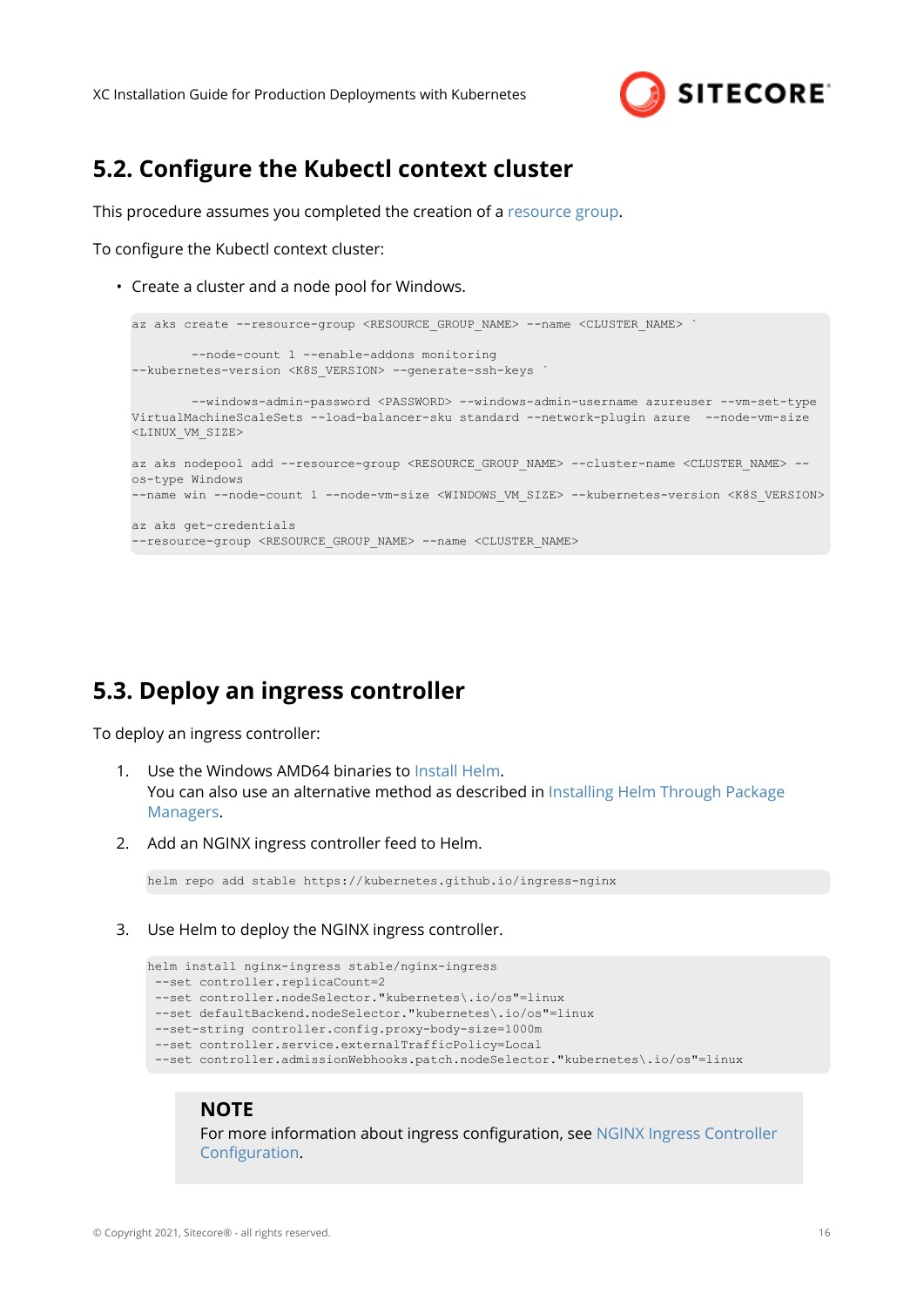

### <span id="page-16-0"></span>**5.4. Deploy the secrets**

To deploy the secrets to the secret files:

• Ensure that all the secrets files (.txt, .crt, .key) files in the . \secrets folder are updated according to the requirements listed in [Appendix A](#page-27-0).

```
kubectl apply -k .\secrets
```
### **5.5. Deploy External Services for a non-production deployment**

To deploy the external services:

1. From the root folder of the desired topology, run the following command:

kubectl apply -f .\external

2. To check the status of the pods, run the following command:

kubectl get pods -o wide

3. Wait until the status of all the pods is *Running/OK*.

```
kubectl wait --for=condition=Available deployments --all --timeout=900s
kubectl wait --for=condition=Ready pods --all
```
## **5.6. Deploy the data initialization jobs**

To deploy the data initialization jobs:

1. From the root folder of the desired topology, run the following command:

```
kubectl apply -f .\init
```
2. To check the status of the jobs, run the following command:

kubectl get jobs -o wide

3. Wait until the status of all the jobs is *Complete/OK.*

```
kubectl wait --for=condition=Complete job.batch/solr-init --timeout=600s kubectl wait --
for=condition=Complete job.batch/mssql-init --timeout=600s
```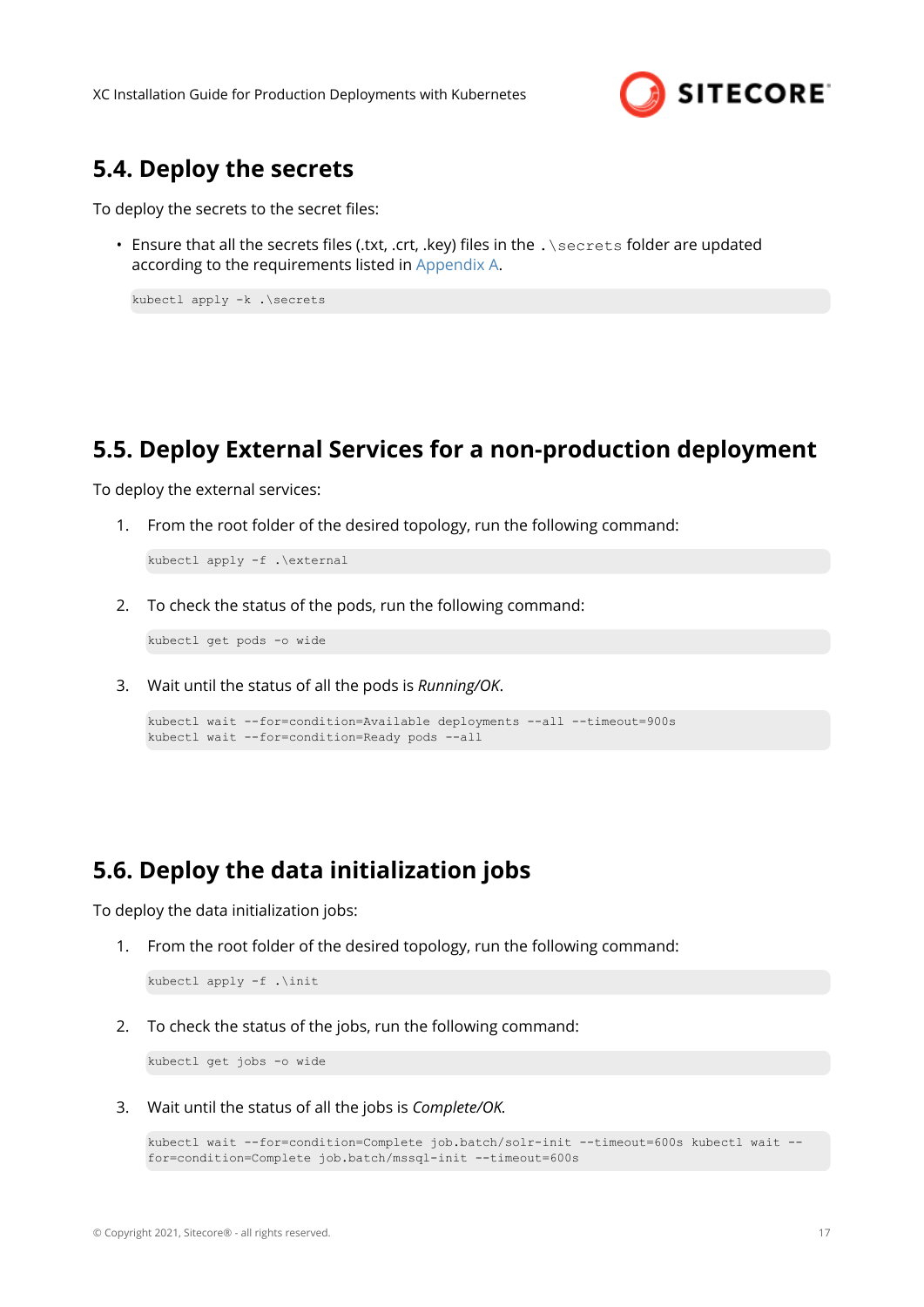

### <span id="page-17-0"></span>**5.7. Deploy the Sitecore XC pods**

To deploy the Sitecore XC pod:

1. From the root folder of the topology, for example from the k8s-commerce-xc1 folder, run the following command:

kubectl apply -f .\

2. To check the status of the pods, run the following command:

kubectl get pods -o wide

3. Wait until the status of all the pods is *Running/OK.*

kubectl wait --for=condition=Available deployments --all --timeout=1800s

4. From the root folder, run the following command:

kubectl apply -k .\ingress-nginx

5. From the root folder, run the following command:

```
kubectl apply -f .\ingress-nginx\configuration.yaml
```
### **5.8. Update the local host file**

To update the local host file:

1. To obtain the external IP address of the ingress controller service for the CM role, run the following command:

```
kubectl get service -l app=nginx-ingress
```
2. Update the local host file with the external IP address and the hostnames that are required by the ingress controller.

The default hostnames are:

- cm.globalhost
- cd.globalhost
- Id.globalhost
- authoring.globalhost
- shops.globalhost
- minions.globalhost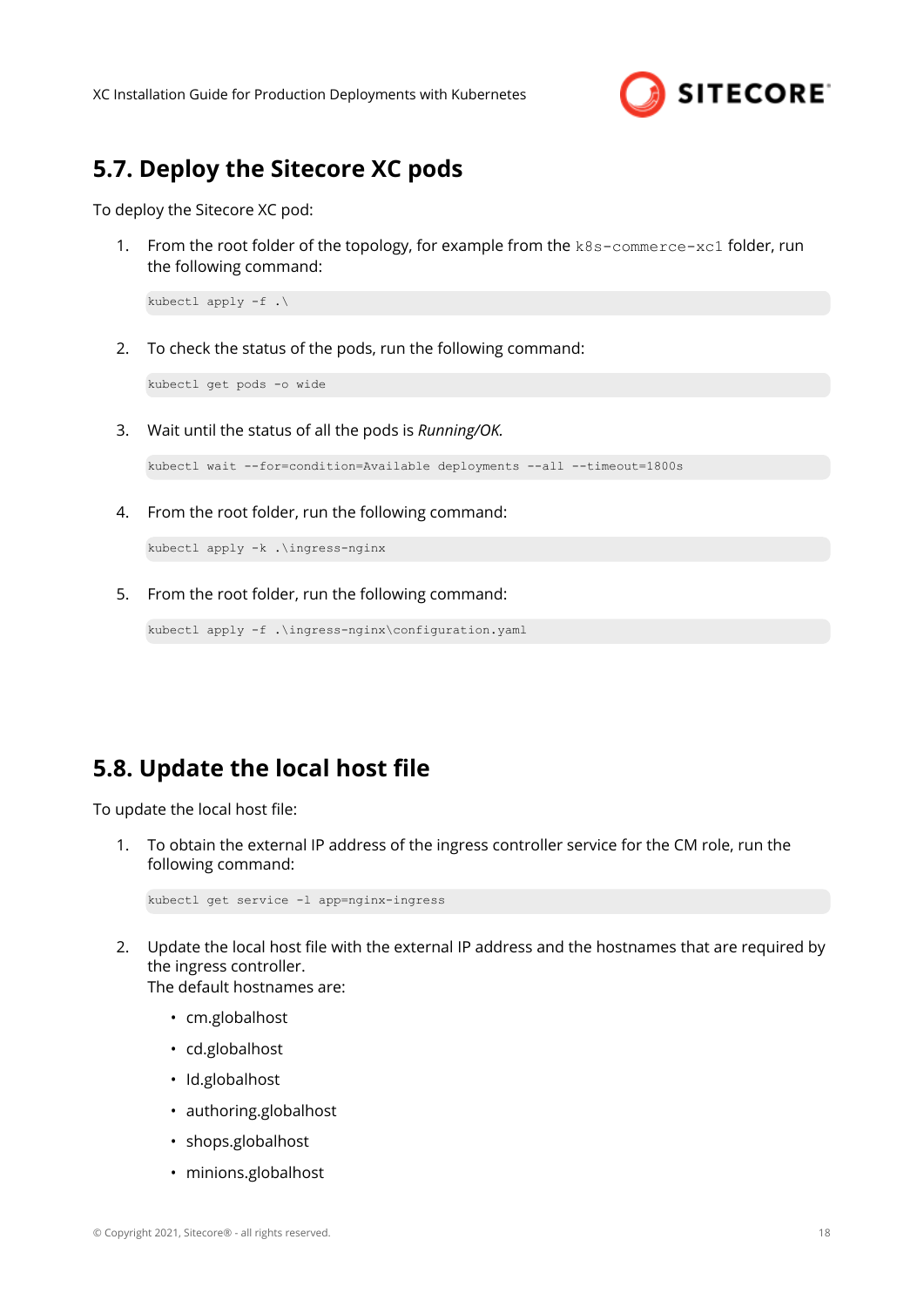

- <span id="page-18-0"></span>• ops.globalhost
- bizfx.globalhost

# **5.9. Validate access to the Commerce Authoring environment instance**

To validate the deployment of the Commerce Authoring environment instance:

• Open a browser, and enter the URL for the Commerce Engine instance running the Commerce Authoring service. The default hostname for the Commerce Authoring is: https:// authoring.globalhost/commerceops/\$metadata.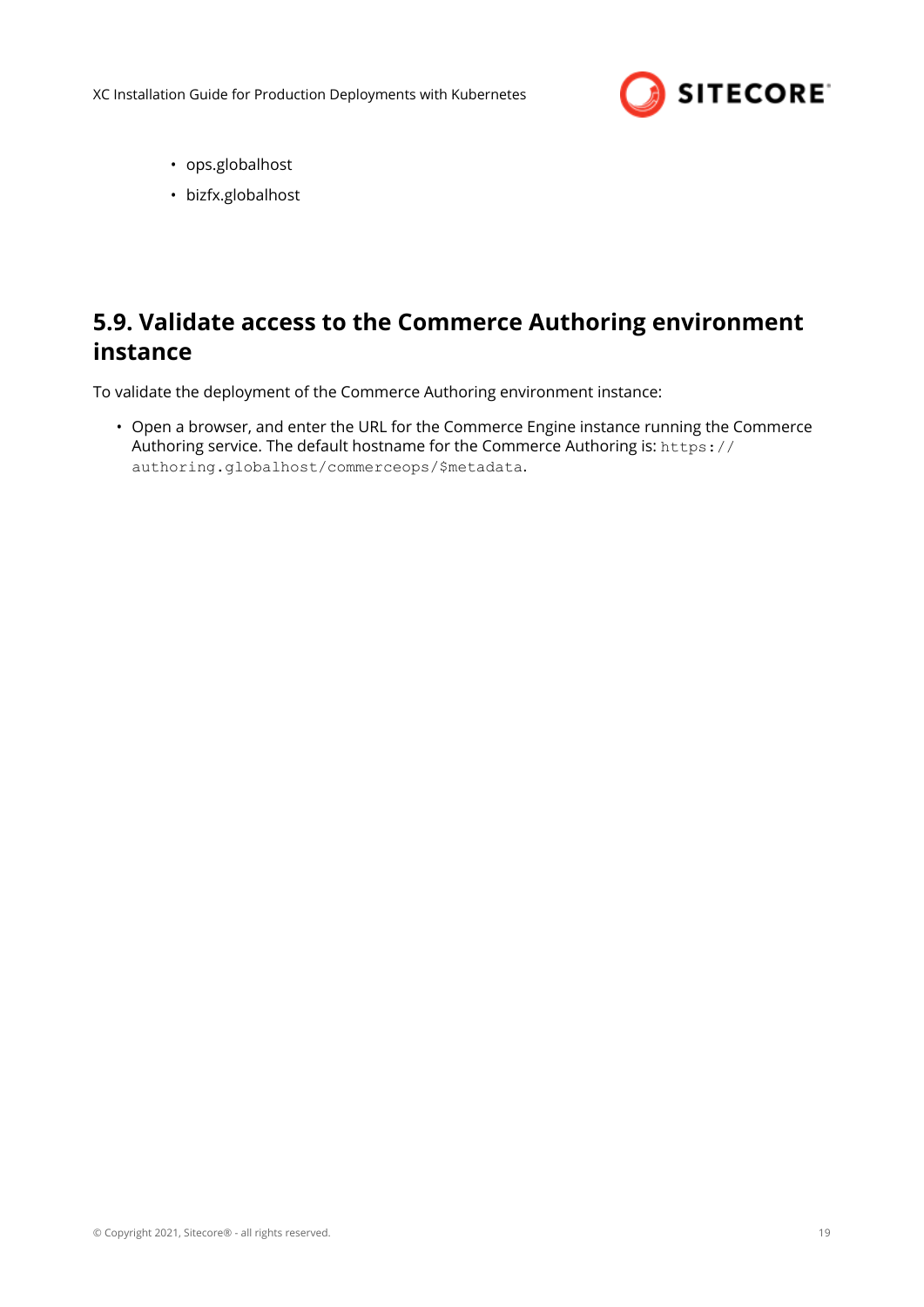

# <span id="page-19-0"></span>**6. Post-deployment tasks**

Once you have confirmed that the status of all containers is healthy, you must perform the following tasks to complete your deployment:

- Bootstrap and initialize the Commerce Engine
- Validate the deployment of the Business Tools
- Configure user accounts
- [Generate catalog templates](#page-24-0)
- [Create an SXA Storefront tenant and site \(for XC1-CXA topology only\)](#page-25-0)
- Configure SolrCloud search indexes
- [Perform full rebuild of Commerce indexes](#page-26-0)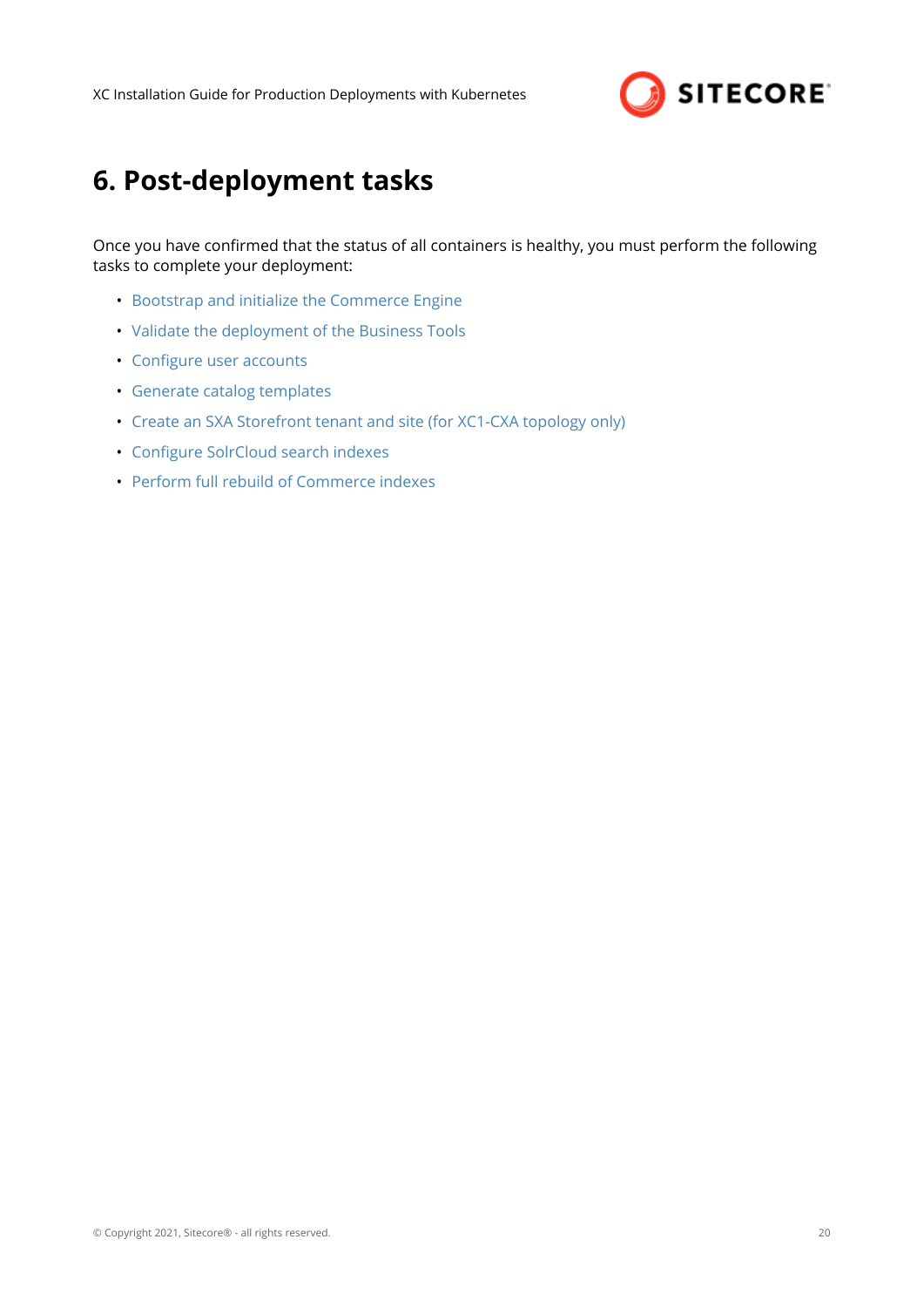

## <span id="page-20-0"></span>**6.1. Bootstrap and initialize the Commerce Engine**

After you have confirmed that containers have a healthy status, you must bootstrap and initialize your Commerce environments.

The Sitecore Commerce Engine SDK includes samples of API calls for DevOps operations, so that you can access the Sitecore XC API directly. The following instructions assume that you are using Postman to exercise the Sitecore XC API.

#### **NOTE**

The following instructions assume that you have access to a Sitecore XC development (or DevOps) environment, with the [Postman API samplesd](https://doc.sitecore.com/developers/100/sitecore-experience-commerce/en/execute-sample-api-calls-in-postman.html)eployed. The Postman samples are included as part of the [Sitecore Commerce Engine SDK](https://doc.sitecore.com/developers/100/sitecore-experience-commerce/en/sitecore-commerce-engine-sdk.html), available for [download](https://dev.sitecore.net/Downloads/Sitecore_Commerce/100/Sitecore_Experience_Commerce_100.aspx) in the *Sitecore XC Packages for On Premise WDP* package.

#### **6.1.1. Setup the environment in Postman**

You must setup the environment in Postman to point to your deployment before you can exercise the API samples.

To setup the environment in Postman, for example, the *Habitat Environment*:

- 1. In the top right corner of Postman, in the environment selector drop-down, click the environment name, for example *Habitat Environment.*
- 2. Click the **Environment quick look** icon, and in the Environment values dialog, click **Edit**. The following table shows the default values from the

Sitecore.Commerce.Container.SDK/k8s-commerce-xc1/ingress-nginx/ ingress.yaml)

| Variable             | <b>Current value</b>                |
|----------------------|-------------------------------------|
| Environment          | HabitatAuthoring                    |
| ShopperId            | ShopperId                           |
| Language             | en-US                               |
| Currency             | <b>USD</b>                          |
| ServiceHost          | https://authoring.globalhost        |
| OpsApiHost           | https://ops.globalhost              |
| AuthoringHost        | https://authoring.globalhost        |
| MinionsHost          | https://minions.globalhost          |
| ShopsHost            | https://shops.globalhost            |
| SitecoreIdServerHost | https://id.globalhost               |
| HostName             | <deployment-name></deployment-name> |

SitecoreIdServerPassword <Password>

#### **NOTE**

This values should match the value used in the k8s-commerce-xc1\secrets\xp\sitecoreadminpassword.txt file).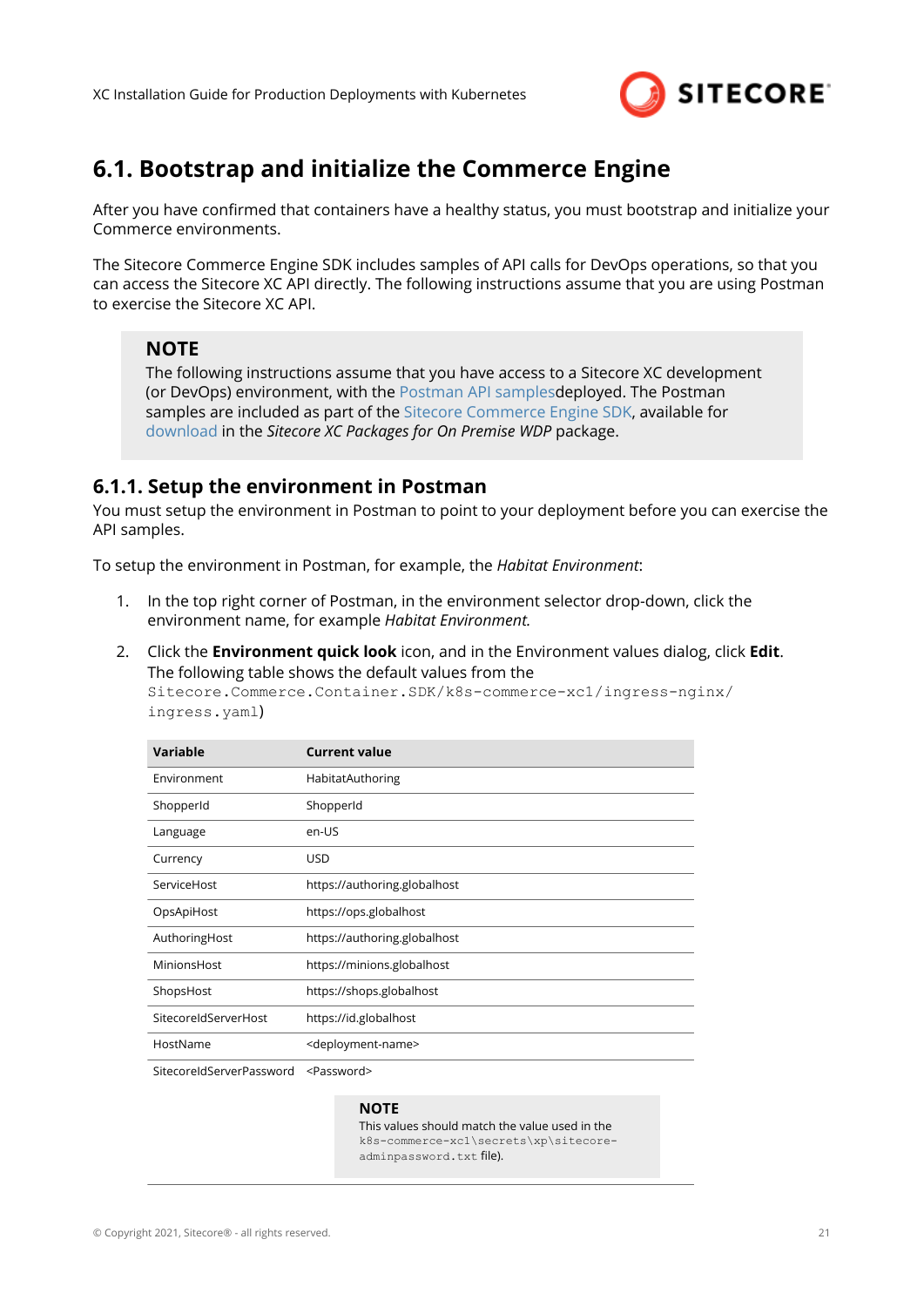

<span id="page-21-0"></span>3. In the **MANAGE ENVIRONMENTS** dialog, update the values to match those defined in the / k8s-commerce-xc1/ingress-nginx topology folder.

#### **6.1.2. Bootstrap and initialize the Commerce Engine**

To run the bootstrap and initialize operations:

- 1. In the top right corner of Postman, click the environment selector and select the environment, for example the *Habitat Environment*.
- 2. In the Postman **Collections** pane, open the *Authentication* folder, and in the *Sitecore* sub-folder, execute the GetToken request.
- 3. In the Postman **Collections** pane, navigate to the *SitecoreCommerce\_DevOps* folder.
- 4. Open the *1 Environment Bootstrap* folder, and execute the **Bootstrap Sitecore Commerce** call.
- 5. Open the *3 Environment Initialize* folder, and execute the **Ensure\Sync default content paths** call.

#### **NOTE**

If the status of a request is WaitingForActivation, you can execute the [Check Long Running Command Status request.](https://doc.sitecore.com/developers/100/sitecore-experience-commerce/en/check-the-status-of-a-long-running-command.html) When you execute the CheckCommandStatus request, you must ensure you are calling the same service that the previous command was executed in.

6. In the *3 Environment Initialize* folder, execute the **Initialize Environment** call.

#### **NOTE**

If the status of a request is WaitingForActivation, you can execute the [Check Long Running Command Status request.](https://doc.sitecore.com/developers/100/sitecore-experience-commerce/en/check-the-status-of-a-long-running-command.html) When you execute the CheckCommandStatus request, you must ensure you are calling the same service that the previous command was executed in.

7. Repeat step 5 and step 6 for other environments, if applicable (for example, for the AdventureWorks environment).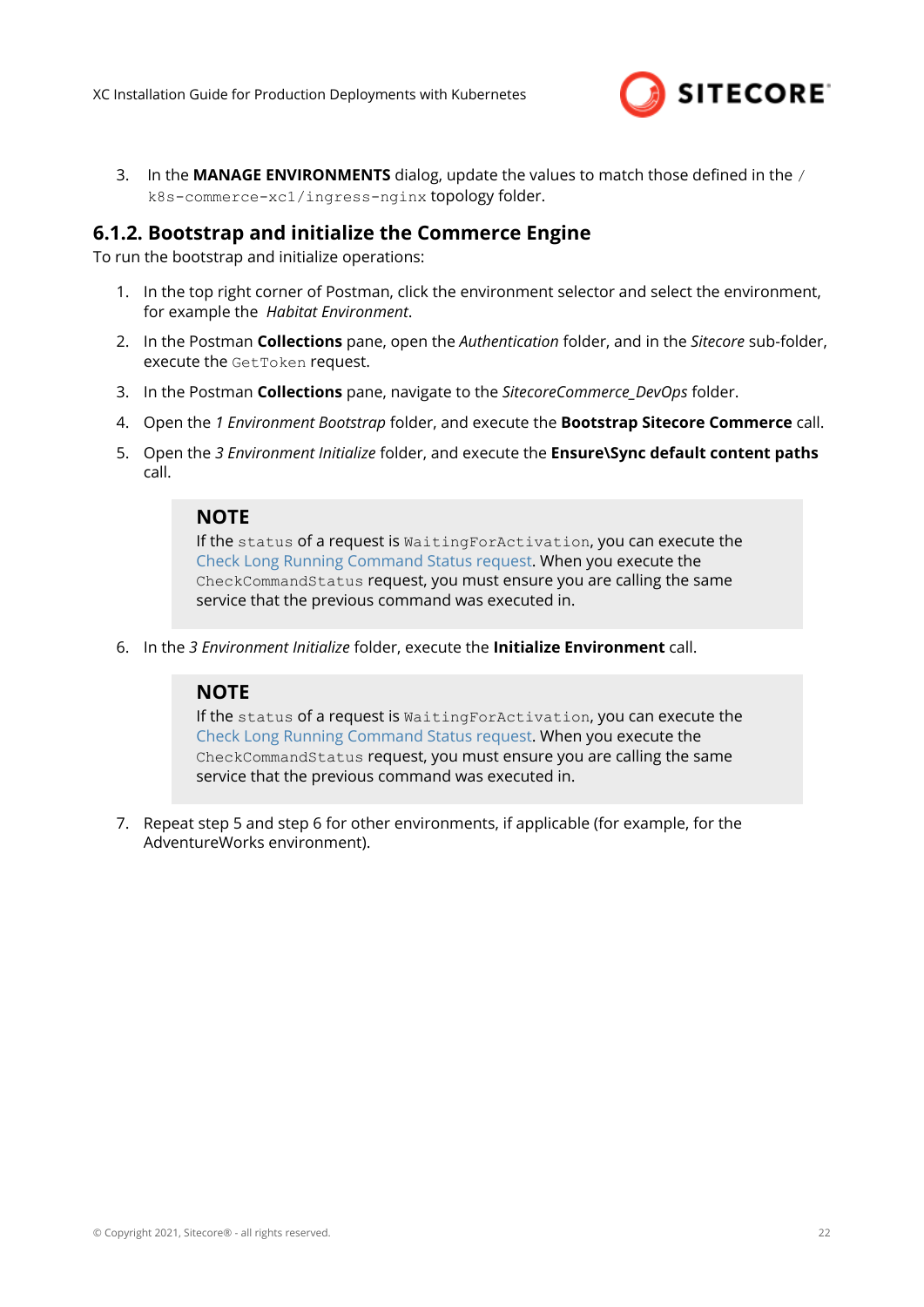

# <span id="page-22-0"></span>**6.2. Validate the deployment**

After bootstrapping and initializing the Commerce Engine, make sure that you can access the Business Tools, and the Sitecore Launchpad.

#### **6.2.1. Validate the deployment of Business Tools**

The Sitecore Commerce XC Business Tools are deployed in the Authoring environment.

To validate the deployment of the Business Tools:

- 1. Open a browser, and enter the URL for the Commerce Business tools instance. The default host name for the XC Business Tools is: https://bizfx.globalhost.
- 2. Login to the Business Tools and ensure that you can browse the tools.

#### **NOTE**

Within the Sitecore Launchpad, the links to the Business Tools will be broken when you bring up the containers. To fix it, follow [these instructions](https://doc.sitecore.com/developers/100/sitecore-experience-commerce/en/change-the-url-to-the-commerce-business-tools.html)and, in the Link field, enter the URL https://bizfx.globalhost/ (instead of https://localhost:4200).

#### **6.2.2. Validate access to the Content Management instance**

To validate the deployment of the Content Management instance:

- 1. Open a browser, and enter the URL for the Content Management instance. The Content Management instance runs on port 443 and uses the HTTPS protocol. The default host name for the Content Management instance is:  $h$ ttos:  $//cm$ .globalhost/ Sitecore
- 2. Validate that you can login to Sitecore and access the Sitecore Launchpad.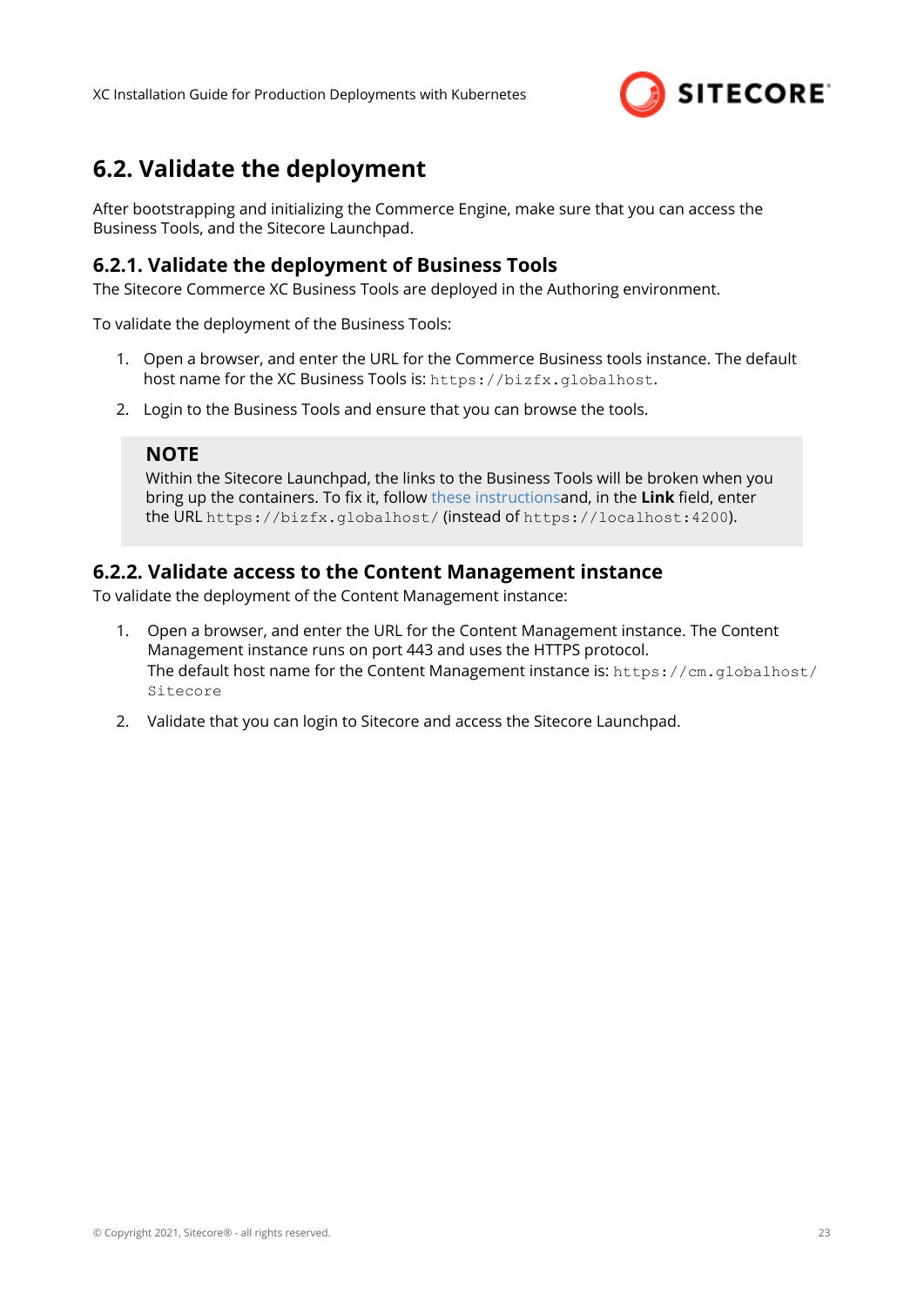

## <span id="page-23-0"></span>**6.3. Configure user accounts**

After you have deployed your Sitecore XC solution, you must create user accounts and assign the appropriate roles.

#### **NOTE**

Every Sitecore XC user who requires access to the Business Tools must have the *Commerce Business User* role assigned, at a minimum.

You [create users](https://doc.sitecore.com/developers/100/platform-administration-and-architecture/en/create-a-user.html) and [assign roles](https://doc.sitecore.com/developers/100/platform-administration-and-architecture/en/add-a-user-to-a-role.html) using the **User Manager** tool on the **Sitecore Launchpad**.

Refer to the [User roles and permissions](https://doc.sitecore.com/developers/100/sitecore-experience-commerce/en/user-roles-and-permissions.html) topic for information on the pre-defined roles and associated permissions for the Sitecore XC Business Tools.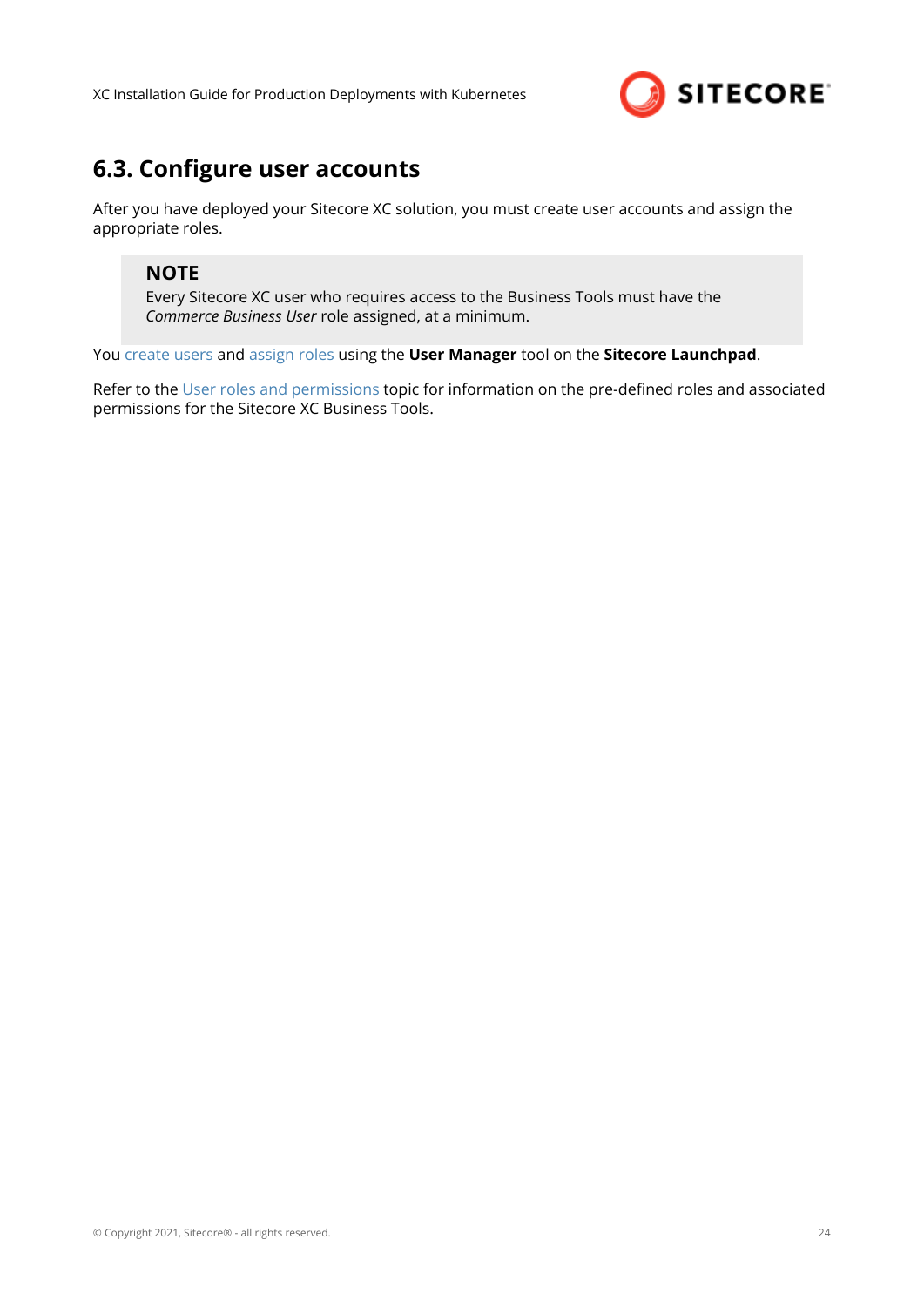

## <span id="page-24-0"></span>**6.4. Generate catalog templates**

After you have deployed your Sitecore XC solution, you must refresh the cache and generate catalog templates, then republish the site.

You can perform both of these operations from the **Content Editor** on the **Sitecore Launchpad**.

To generate catalog templates:

- 1. Open a browser, and login to the **Sitecore Launchpad** (in a container deployment, the URL is https://cm.globalhost/sitecore, or in an Azure deployment, the URL is https:// <deployment name>-cm.azurewebsites.net/sitecore).
- 2. Click on **Content Editor**.
- 3. In the Content Editor, click on the **Commerce** tab.
- 4. Click on **Refresh Commerce Cache** (in the **Caches** tile).
- 5. Click on **Update Data Templates** (in the **Catalog** tile)**.**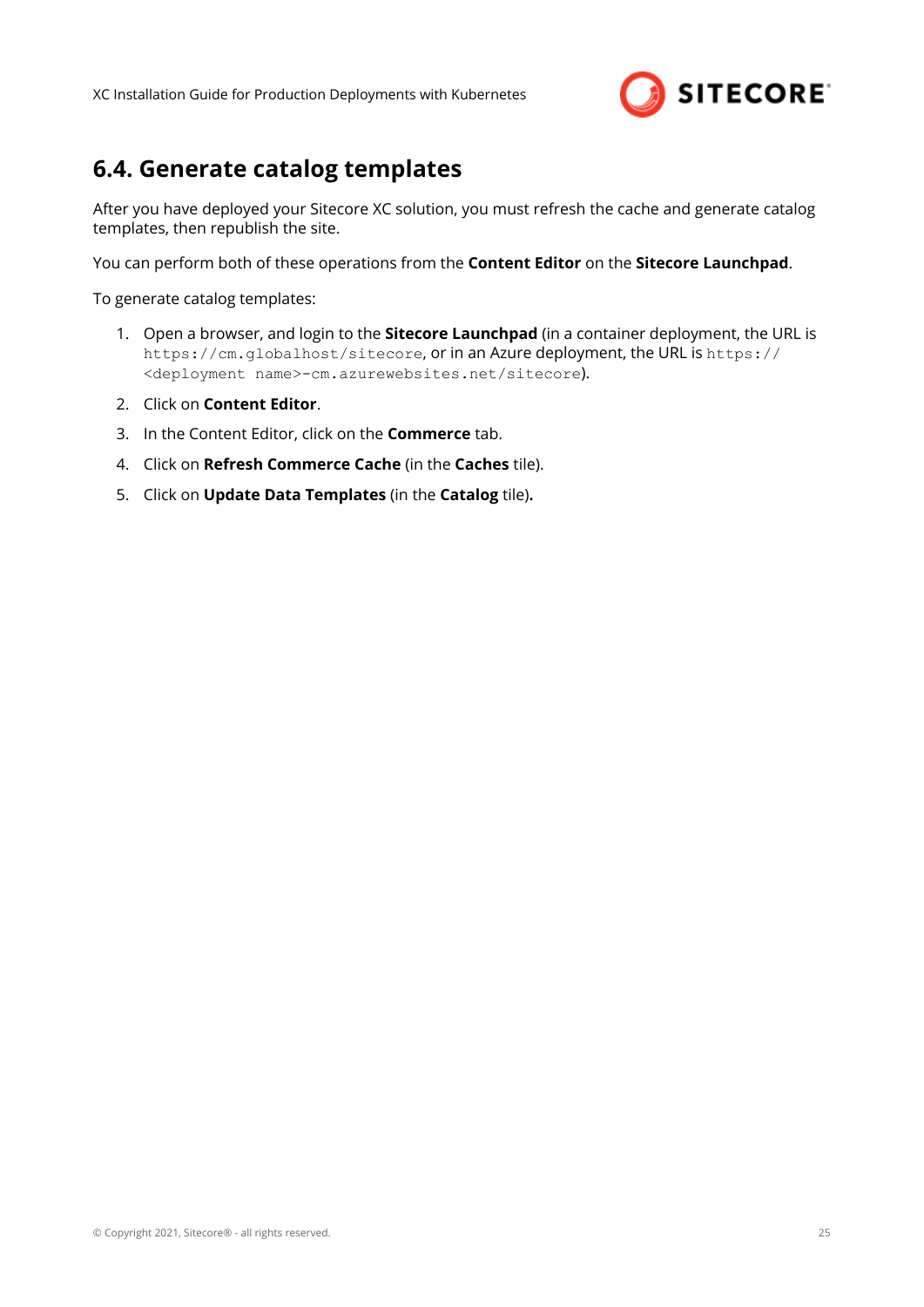

## <span id="page-25-0"></span>**6.5. Create an SXA Storefront tenant and site**

If your deployment topology includes the SXA Storefront and you to want to use the SXA Storefront site as a starting point to create your own e-commerce site, you must create a new tenant and storefront site using [this procedure.](https://doc.sitecore.com/developers/100/sitecore-experience-commerce/en/create-a-commerce-tenant-and-site.html).

#### **NOTE**

In deployment using Kubernetes, the SXA Storefront site is functional only after you complete all post-deployment steps.

# **6.6. Configure SolrCloud search indexes**

The Sitecore XC deployment with Kubernetes runs a solr-init container for deploying the SolrCloud service. In order to successfully build Sitecore web index, you must first populate the managed schema.

To configure SolrCloud search indexes:

- 1. Open a browser, and navigate to: https://cm.globalhost/sitecore.
- 2. Login to Sitecore with the *admin* user and password that you configured as a [XP Kubernetes](#page-27-0) [secret](#page-27-0).
- 3. In the Sitecore Control Panel, in the **Indexing** tab, click **Populate Solr Managed Schema**.
- 4. In the **Schema Populate** dialog box, select all the indexes and then click **Populate**.

#### **NOTE**

Wait for the process to complete, then close the dialog box.

5. In the Sitecore Control Panel, click **Indexing manager** and, in the **Indexing Manager** dialog box, select **sitecore\_web\_index** and other indexes that you want to rebuild and then click **Rebuild**.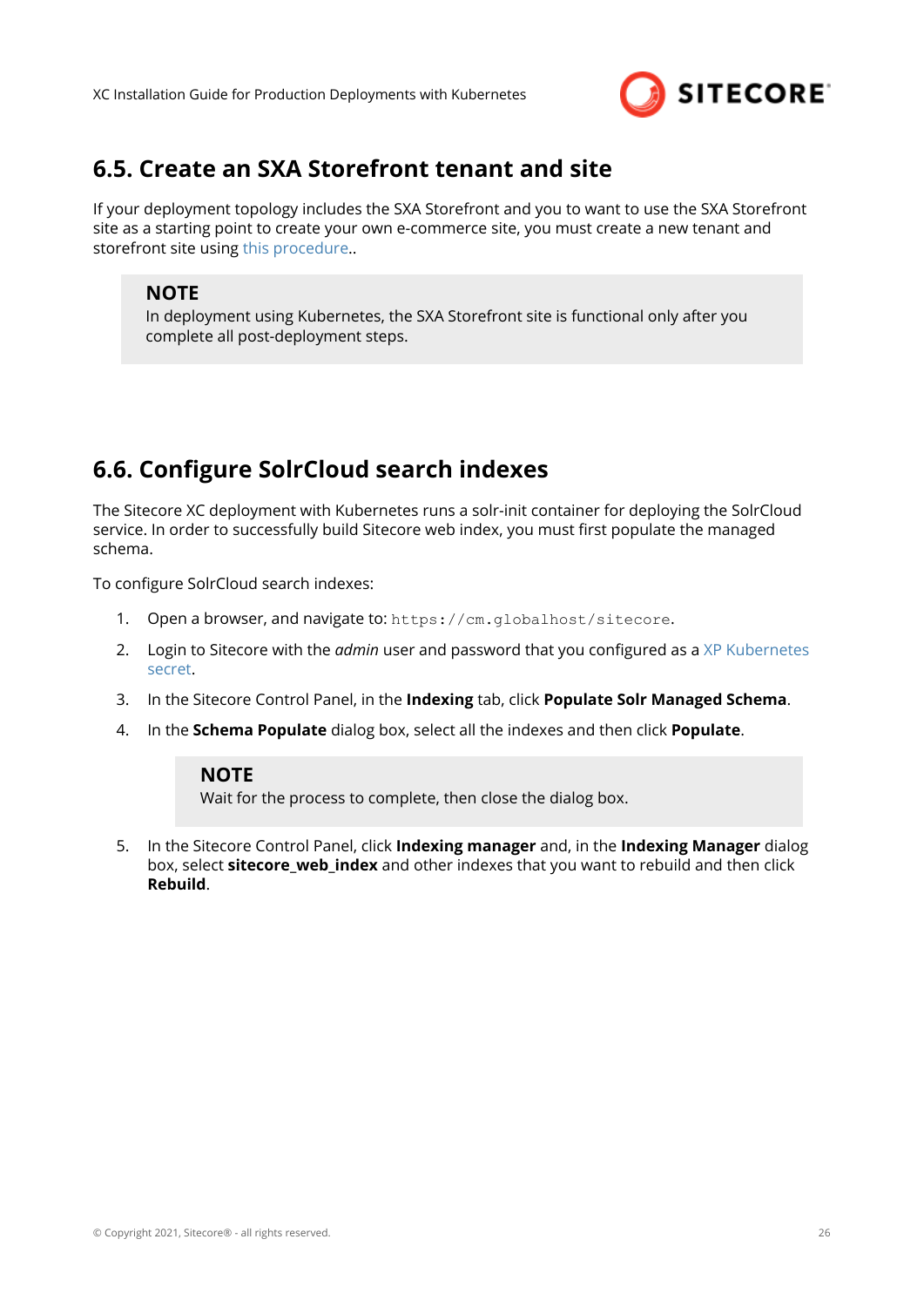

# <span id="page-26-0"></span>**6.7. Perform full rebuild of Commerce indexes**

After you initialized your environments with Commerce data (for example, the sample AdventureWorks or Habitat environments), you must rebuild the following Commerce indexes using Postman:

- Catalog Items
- Promotions
- Price Cards

To rebuild [Commerce search indexes using Postman](https://doc.sitecore.com/developers/100/sitecore-experience-commerce/en/rebuild-a-commerce-search-index-using-postman.html) :

- 1. In the Postman **Collections** pane, expand the *SitecoreCommerce\_DevOps* collection.
- 2. Open the *Minions* folder, and execute the following request:
	- *Run FullIndex Minion Catalog Items* request.
	- *Run FullIndex Minion Promotions* request.
	- *Run FullIndex Minion PriceCards*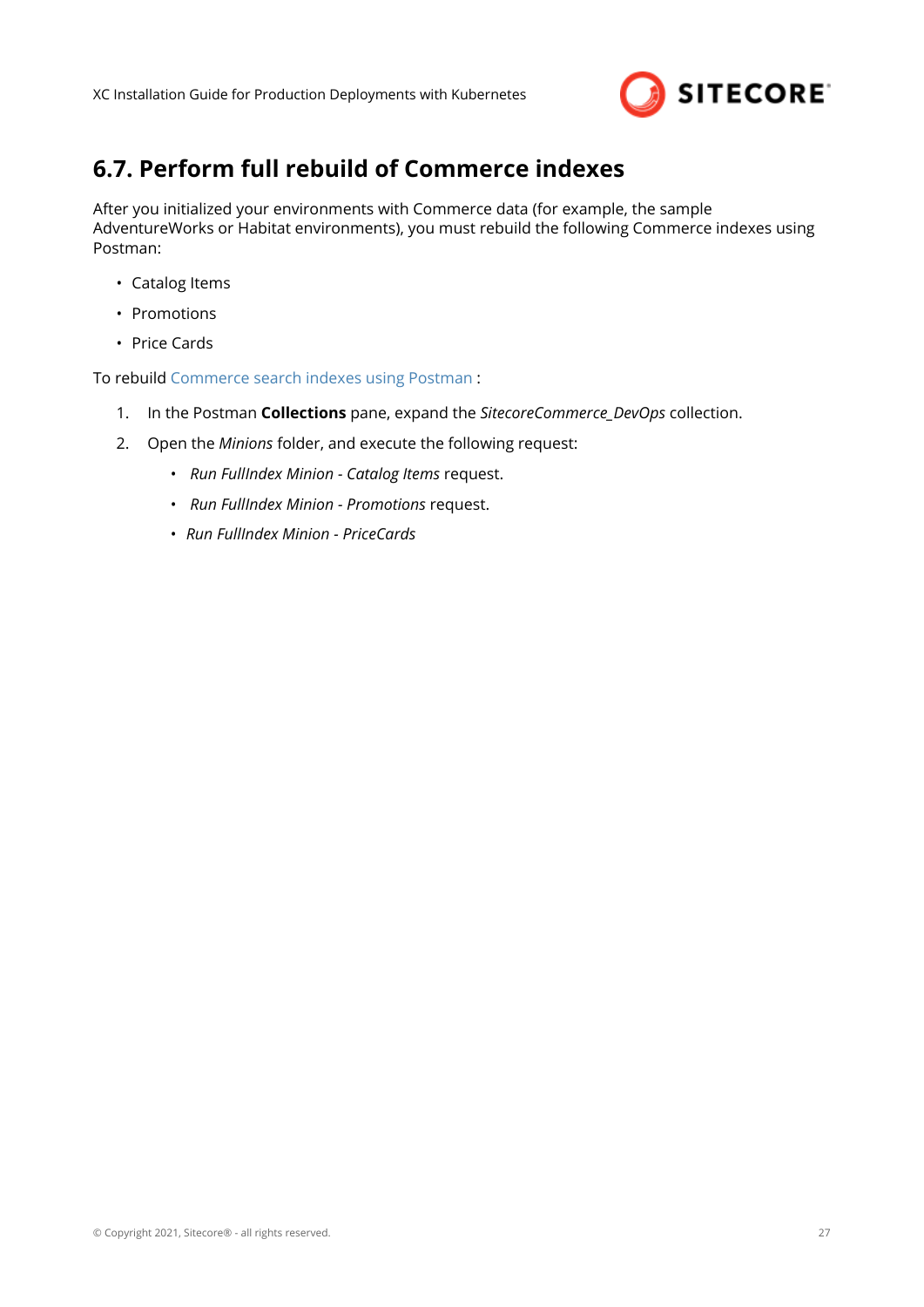

# <span id="page-27-0"></span>**7. Appendix A – Kubernetes secrets list**

The Kubernetes secrets files included in the Sitecore Commerce Container SDK package are divided by folders as follows:

- XC Kubernetes secret files
- XP Kubernetes secret files

# **7.1. XC Kubernetes secret files**

The following table lists and describes the XC Kubernetes secret files located in the /k8s-commercexc1/secrets/xc/ folder.

| <b>File name</b>                                         | <b>Description</b>                                                                                                       | <b>Default value</b>                                                                                                                                                                                                                                           |  |  |
|----------------------------------------------------------|--------------------------------------------------------------------------------------------------------------------------|----------------------------------------------------------------------------------------------------------------------------------------------------------------------------------------------------------------------------------------------------------------|--|--|
| commerce-bizfx-currency.txt                              | The currency to<br>use by default by                                                                                     | <b>USD</b>                                                                                                                                                                                                                                                     |  |  |
|                                                          | the shop.                                                                                                                | <b>NOTE</b><br>If the value for DefaultShopCurrency is not one of<br>the default currencies supported by the Commerce<br>Engine (USD, CAD, or EUR), you must add the currency<br>to the DefaultCurrency set on the Commerce<br>Control Panel after you deploy. |  |  |
| commerce-bizfx-language.txt                              | The default<br>language of the<br><b>Business Tools</b><br>user interface.                                               | en                                                                                                                                                                                                                                                             |  |  |
| The default shop<br>commerce-bizfx-shopname.txt<br>name. |                                                                                                                          | CommerceEngineDefaultStorefront                                                                                                                                                                                                                                |  |  |
| commerce-connect-clientid.txt                            | The ID assigned to<br>the Commerce<br><b>Engine Connect</b><br>client used to<br>authenticate with<br>Sitecore Identity. | CommerceEngineConnect                                                                                                                                                                                                                                          |  |  |
| commerce-connect-redis-connection-<br>string.txt         | Connect string<br>used by Commerce<br>Connect to connect<br>to the Redis<br>instance.                                    | redis:6379, defaultDatabase=1, allowAdmin=true, syncTimeout=<br>600000                                                                                                                                                                                         |  |  |
| commerce-connect-clientsecret.txt                        | Shared secret<br>between the<br>Identity Server and<br>Commerce Engine<br>Connect client<br>roles.                       | No default                                                                                                                                                                                                                                                     |  |  |
|                                                          | Length: 64<br>characters                                                                                                 |                                                                                                                                                                                                                                                                |  |  |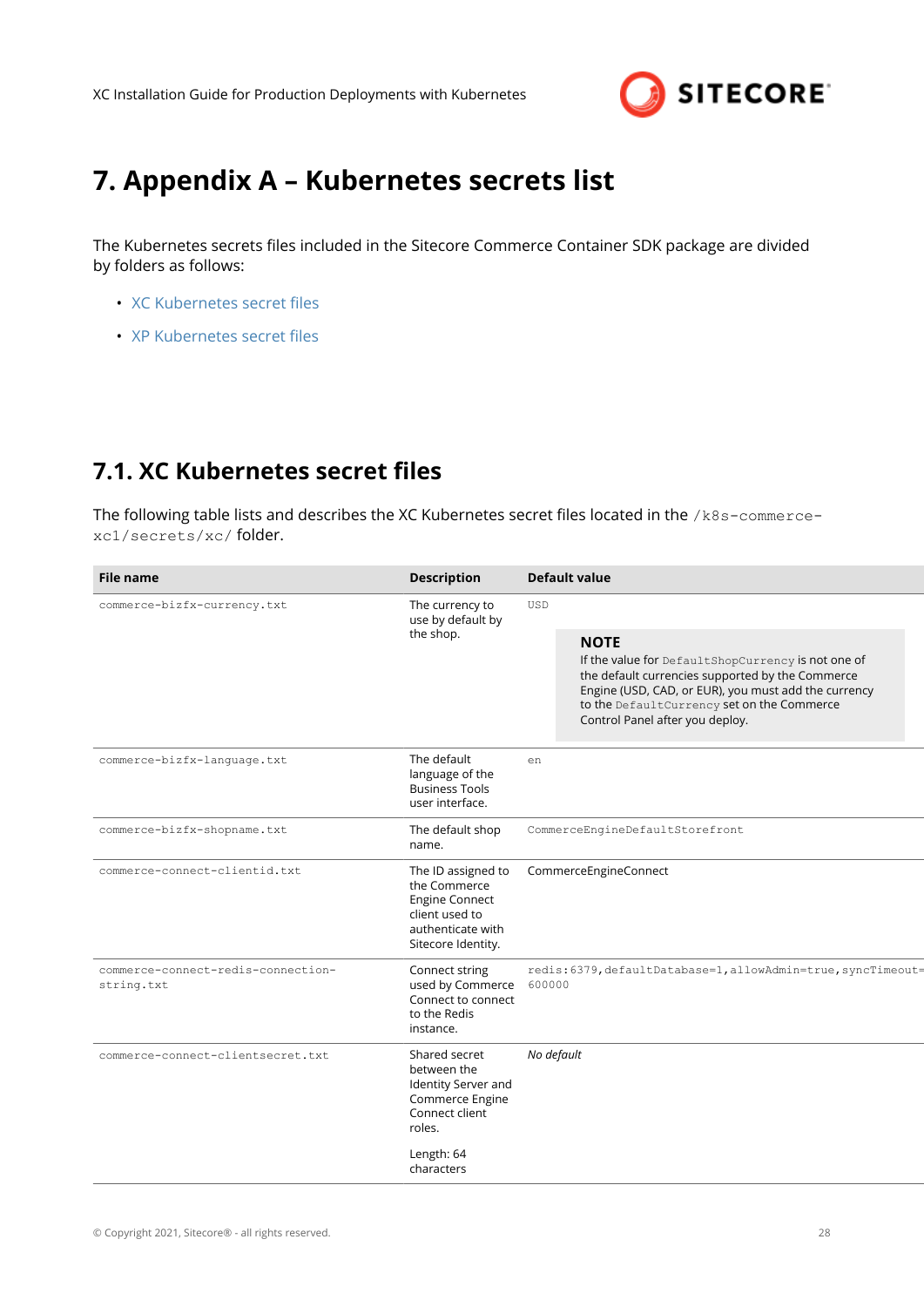

<span id="page-28-0"></span>

| <b>File name</b>                                                                       | <b>Description</b>                                                                              | <b>Default value</b>                       |  |  |
|----------------------------------------------------------------------------------------|-------------------------------------------------------------------------------------------------|--------------------------------------------|--|--|
| commerce-engine-braintreeenvironment.txt                                               | The Braintree<br>environment.                                                                   | No default                                 |  |  |
| commerce-engine-braintreemerchantid.txt                                                | Your merchant ID<br>for the Braintree<br>payment provider.                                      | No default                                 |  |  |
| commerce-engine-braintreeprivatekey.txt                                                | The private key<br>associated to your<br>Braintree account.                                     | No default                                 |  |  |
| commerce-engine-braintreepublickey.txt                                                 | The public key<br>associated to your<br>Braintree account.                                      | No default                                 |  |  |
| commerce-solr-connection-string.txt                                                    | The connection<br>string for Sorl.                                                              | http://solr:8983/solr                      |  |  |
| commerce-redis-connection-string.txt                                                   | The connection<br>string used by the<br>Commerce Engine<br>to connect to the<br>Redis instance. | redis: 6379, ssl=False, abortConnect=False |  |  |
| xc/commerce-solr-prefix-name.txt                                                       | The prefix to use in<br>Commerce Solr                                                           | commerce                                   |  |  |
| <b>NOTE</b><br>Available in<br>Sitecore.Commerce.Containers.SDK<br>$1.1.10$ and later. | core names (as in<br>commerce<br>CatalogItemsScope,<br>for example.)                            |                                            |  |  |

# **7.2. XP Kubernetes secret files**

The following table lists and describes the XP Kubernetes secret files located in the /k8s-commercexc1/secrets/xp/ folder.

| <b>File name</b>                                              | <b>Description</b>                                                                       | <b>Default</b>      |
|---------------------------------------------------------------|------------------------------------------------------------------------------------------|---------------------|
| sitecore-adminpassword.txt                                    | The Sitecore admin user password                                                         | Password12345       |
| sitecore-collection-shardmapmanager-<br>database-password.txt | User password for database name<br>* Xdb.Collection.ShardMapManager<br>in MS SQL Server. | Password12345       |
| sitecore-collection-shardmapmanager-<br>database-username.txt | User name for database name<br>* Xdb.Collection.ShardMapManager<br>in MS SQL Server.     | shardmapmanageruser |
| sitecore-core-database-password.txt                           | User password for database name<br>* Core in MS SQL Server.                              | Password12345       |
| sitecore-core-database-username.txt                           | User name for database name * _Core in coreuser<br>MS SQL Server.                        |                     |
| sitecore-database-elastic-pool-name.txt                       | Database elastic pool name                                                               | no default          |
| sitecore-databasepassword.txt                                 | User password to connect to the MS SQL<br>Server                                         | Password12345       |
| sitecore-databaseservername.txt                               | Server name of the MS SQL Server                                                         | mssql               |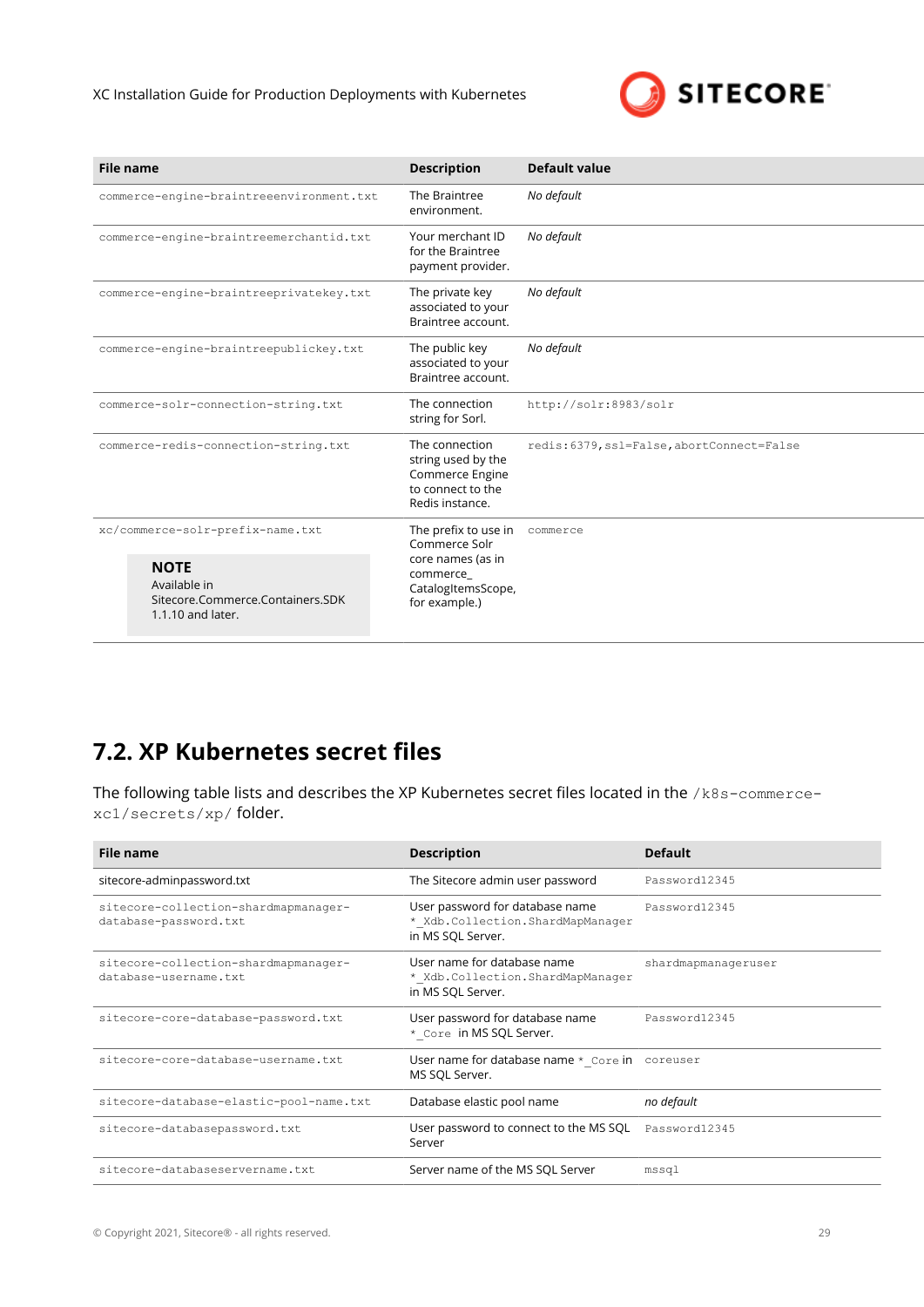#### XC Installation Guide for Production Deployments with Kubernetes



| <b>File name</b>                                             | <b>Description</b>                                                                  | <b>Default</b>              |
|--------------------------------------------------------------|-------------------------------------------------------------------------------------|-----------------------------|
| sitecore-databaseusername.txt                                | User name used to connect to MS SQL<br>Server                                       | sa                          |
| sitecore-exm-master-database-password.txt                    | User password for database name<br>* EXM. Master in MS SQL Server                   | Password12345               |
| sitecore-exm-master-database-username.txt                    | User name for database name<br>* EXM. Master in MS SQL Server                       | exmmasteruser               |
| sitecore-forms-database-password.txt                         | User password for database name<br>* ExperienceForms in MS SQL Server               | Password12345               |
| sitecore-forms-database-username.txt                         | User name for database name<br>* ExperienceForms in MS SQL Server                   | formsuser                   |
| sitecore-identitycertificate.txt                             | Certificate for input to the site                                                   | No default                  |
| sitecore-identitycertificatepassword.txt                     | Password to authenticate to the site.                                               | No default                  |
| sitecore-identitysecret.txt                                  | Shared secret between the Identity<br>Server and client roles.                      | No default                  |
|                                                              | Length: 64 characters                                                               |                             |
| sitecore-license.txt                                         | Sitecore license string.                                                            | No default                  |
| sitecore-marketing-automation-database-<br>password.txt      | User password for database name<br>*_MarketingAutomation in MS SQL<br>Server        | Password12345               |
| sitecore-marketing-automation-database-<br>username.txt      | User name for database name<br>* MarketingAutomation in MS SQL<br>Server            | mauser                      |
| sitecore-master-database-password.txt                        | User password for database name<br>* Master in MS SQL Server                        | Password12345               |
| sitecore-master-database-username.txt                        | User name for database name<br>* Master in MS SQL Server                            | masteruser                  |
| sitecore-messaging-database-password.txt                     | User password for database name<br>* Messaging in MS SQL Server                     | Password12345               |
| sitecore-messaging-database-username.txt                     | User name for database name<br>* Messaging in MS SQL Server                         | messaginguser               |
| sitecore-processing-engine-storage-<br>database-password.txt | User password for database name<br>* ProcessingEngineStorage in MS<br>SQL Server    | Password12345               |
| sitecore-processing-engine-storage-<br>database-username.txt | User name for database name<br>* ProcessingEngineStorage in MS<br><b>SOL Server</b> | processingenginestorageuser |
| sitecore-processing-engine-tasks-database-<br>password.txt   | User password for database name<br>*_ProcessingEngineTasks in MS SQL<br>Server      | Password12345               |
| sitecore-processing-engine-tasks-database-<br>username.txt   | User name for database name<br>* ProcessingEngineTaskS in MS SQL<br>Serve           | processingenginetasksuser   |
| sitecore-processing-pools-database-<br>password.txt          | User password for database name<br>* Processing. Pools in MS SQL Server             | Password12345               |
| sitecore-processing-pools-database-<br>username.txt          | User name for database name<br>* Processing. Pools in MS SQL Server                 | processingpoolsuser         |
| sitecore-processing-tasks-database-<br>password.txt          | User password for database name<br>* Processing. Tasks in MS SQL Server             | Password12345               |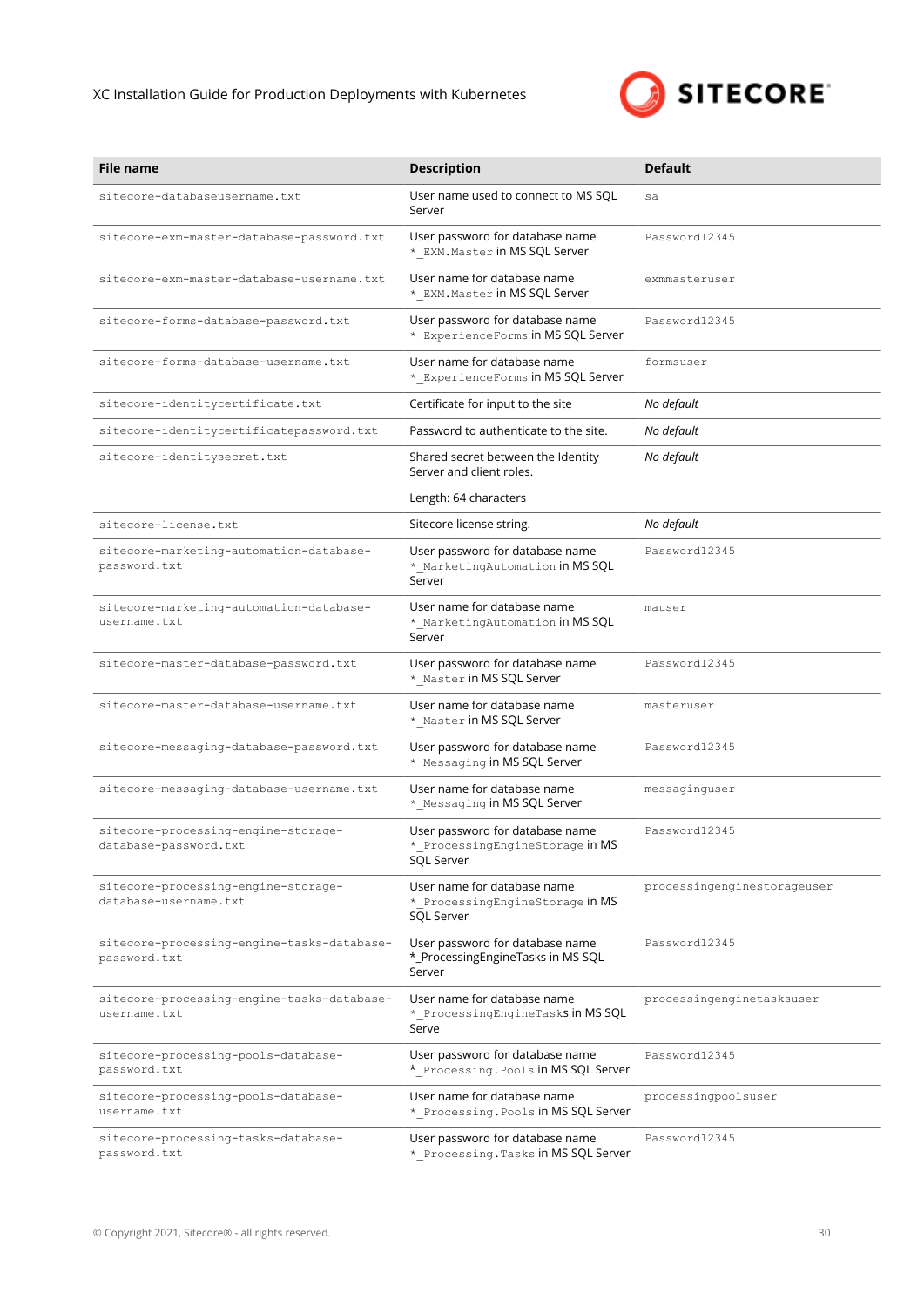#### XC Installation Guide for Production Deployments with Kubernetes



|                                                     | File name                                                               | <b>Description</b>                                                                                                                                                                                            | <b>Default</b>                                         |
|-----------------------------------------------------|-------------------------------------------------------------------------|---------------------------------------------------------------------------------------------------------------------------------------------------------------------------------------------------------------|--------------------------------------------------------|
| sitecore-processing-tasks-database-<br>username.txt |                                                                         | User name for database name<br>* Processing. Tasks in MS SQL Server                                                                                                                                           | processingtasksuser                                    |
| sitecore-redis-connection-string.txt                |                                                                         | Connection string to the Redis instance                                                                                                                                                                       | redis: 6379, ssl=False, abortConnect<br>$= False$      |
|                                                     | sitecore-reference-data-database-<br>password.txt                       | User password for database name<br>* ReferenceData in MS SQL Server                                                                                                                                           | Password12345                                          |
|                                                     | sitecore-reference-data-database-<br>username.txt                       | in MS SQL Server* ReferenceDataUser<br>name for database name                                                                                                                                                 | refdatauser                                            |
|                                                     | sitecore-reportingapikey.txt                                            | API authentication key for the reporting<br>API.                                                                                                                                                              | 00112233445566778899AABBCCDDEEFF                       |
|                                                     | sitecore-reporting-database-password.txt                                | User password for database name<br>* Reporting in MS SQL Server                                                                                                                                               | Password12345                                          |
|                                                     | sitecore-reporting-database-username.txt                                | User name for database name<br>*_Reporting in MS SQL Server                                                                                                                                                   | reportinguser                                          |
|                                                     | sitecore-solr-connection-string.txt                                     | Connection string to Sitecore Solr<br>instance.                                                                                                                                                               | http://solr:8983/<br>solr; solrCloud=true              |
|                                                     | sitecore-solr-connection-string-xdb.txt                                 | Connection string to Solr-xdb.                                                                                                                                                                                | http://solr:8983/solr/<br>sitecore xdb; solrCloud=true |
|                                                     | sitecore-telerikencryptionkey.txt                                       | Symmetric key used by the Telerik web<br>controls.                                                                                                                                                            | No default                                             |
|                                                     |                                                                         | Length: 64-128 characters                                                                                                                                                                                     |                                                        |
|                                                     | sitecore-web-database-password.txt                                      | User password for database name<br>* Web in MS SQL Server                                                                                                                                                     | Password12345                                          |
|                                                     | sitecore-web-database-username.txt                                      | User name for database name $*$ web in<br>MS SQL Server                                                                                                                                                       | webuser                                                |
| xp/sitecore-solr-core-prefix-name.txt               |                                                                         | The prefix to use in Sitecore Solr core<br>names (as in sitecore_master_index, for                                                                                                                            | sitecore                                               |
|                                                     | <b>NOTE</b>                                                             | example.)                                                                                                                                                                                                     |                                                        |
|                                                     | Available in<br>Sitecore.Commerce.Containers.SDK<br>$1.1.10$ and later. | <b>NOTE</b><br>If you change the<br>prefix default value,<br>you must update the<br>xp/solr-<br>connection-<br>string-xdb.txt<br>secret to include the<br>new prefix as part of<br>that connection<br>string. |                                                        |
|                                                     |                                                                         |                                                                                                                                                                                                               |                                                        |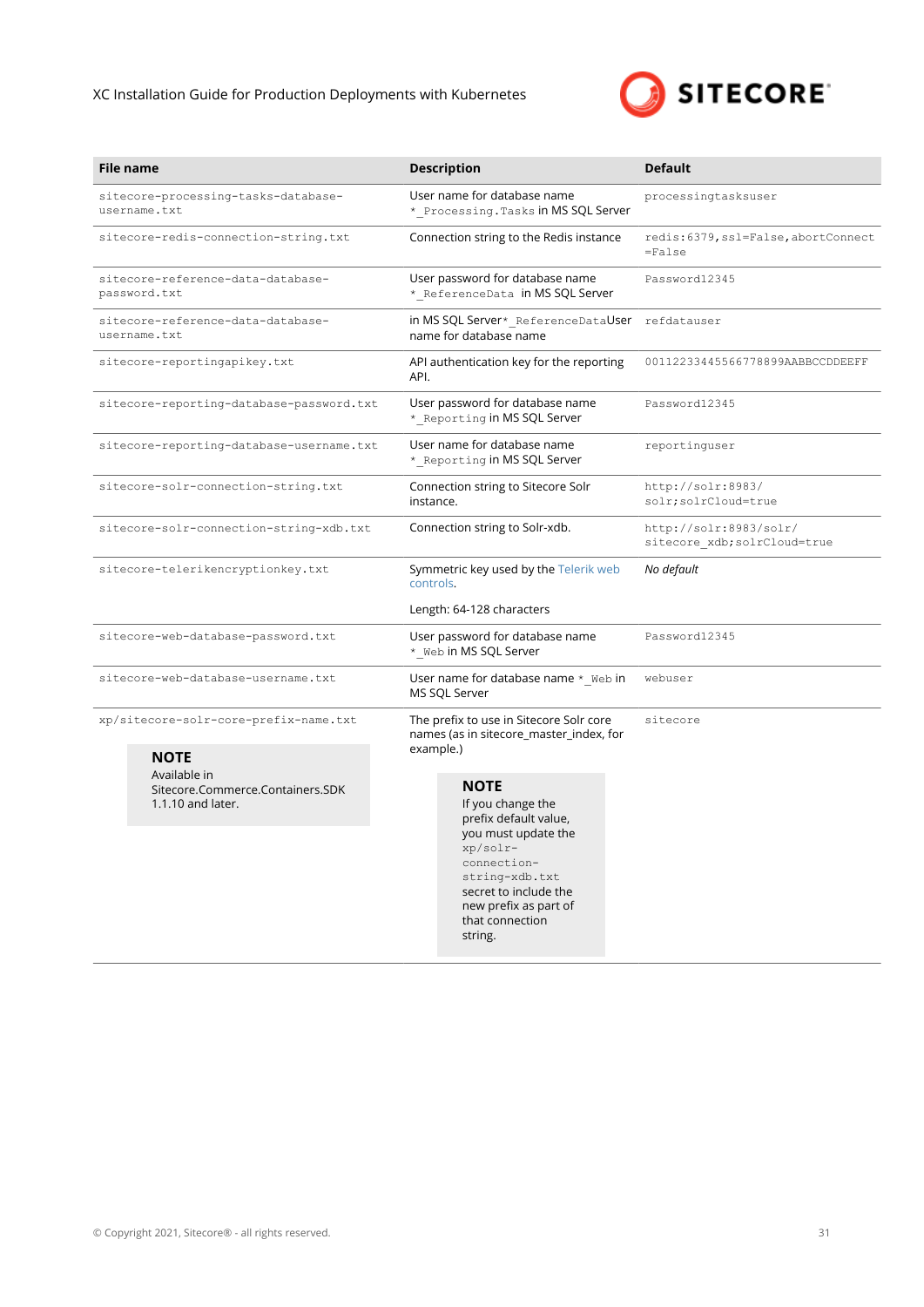

# <span id="page-31-0"></span>**8. Appendix B - Common issues**

The section provides information to help troubleshooting common issues.

- Can't upload a Translations file to the website root folder
- [Screenshots are not generated on Content testing dialogs](#page-32-0)
- [Only main Sitecore log is exposed for Sitecore roles containers](#page-33-0)

### **8.1. Can't upload a Translations file to the website root folder**

If the **Upload Files** dialog box hangs during the upload operation, the following errors are written to the log file:

ERROR Could not save posted file: ja-JP.xml

Exception: System.UnauthorizedAccessException

Message: Access to the path 'C:\inetpub\wwwroot\ja-JP.xml' is denied.

This happens because the **Import language** dialog box uploads translations ȴles to the *website* root folder by default and for security reasons, *Write* access is denied for the website root folder.

To workaround this issue, you should upload the translations files to the \upload\ folder. Write access is enable for this folder.

To upload a translations file:

1. In the **Open Language File** dialog box, select the upload folder and then click **Upload**.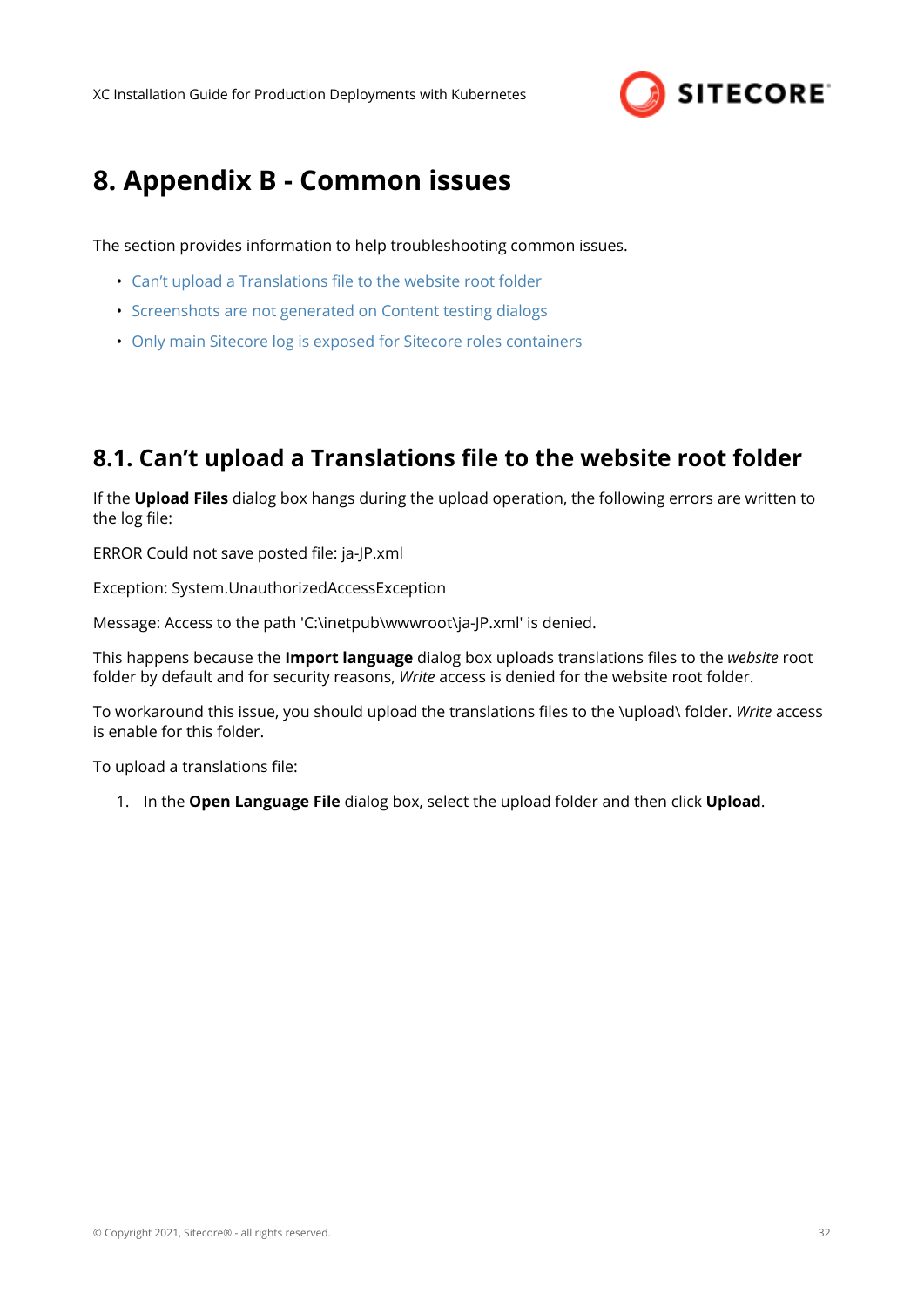

<span id="page-32-0"></span>

| Open Language File<br>Select the language file that you want to open.                                    |                |
|----------------------------------------------------------------------------------------------------------|----------------|
| App_Browsers                                                                                             |                |
| $\triangleright$ $\blacksquare$ App_Config<br>$\triangleright$ $\blacksquare$ App_Data                   |                |
| $\triangleright$ $\blacksquare$ bin<br>$\triangleright$ $\blacksquare$ layouts                           |                |
| $\blacktriangleright$ $\blacktriangleright$ sitecore<br>$\triangleright$ $\blacksquare$ sitecore modules |                |
| $\triangleright$ sitecore_files<br>$\triangleright$ $\blacksquare$ temp                                  |                |
| $\triangleleft$ upload<br><sup>o</sup> ja-JP.xml                                                         |                |
| $\triangleright$ $\blacksquare$ Views<br>$\triangleright$ $\blacksquare$ xsl                             |                |
| Default.aspx<br>default.css                                                                              |                |
| And a default htm citadown                                                                               |                |
| /upload<br>Name:                                                                                         |                |
| Upload                                                                                                   | Cancel<br>Open |

2. In the **Upload Files** dialog box, you can now upload the translations file to the \upload\ folder.

You can now import translations file from this folder.

Note: the translations xml file will be saved to the Media library. It can be deleted after translations are imported.

### **8.2. Screenshots are not generated on Content testing dialogs**

On XC1 Kubernetes deployments where global DNS names are not configured, you might face with a problem where the **Preview and Start test** dialog or the **Test result** dialog display blank screens: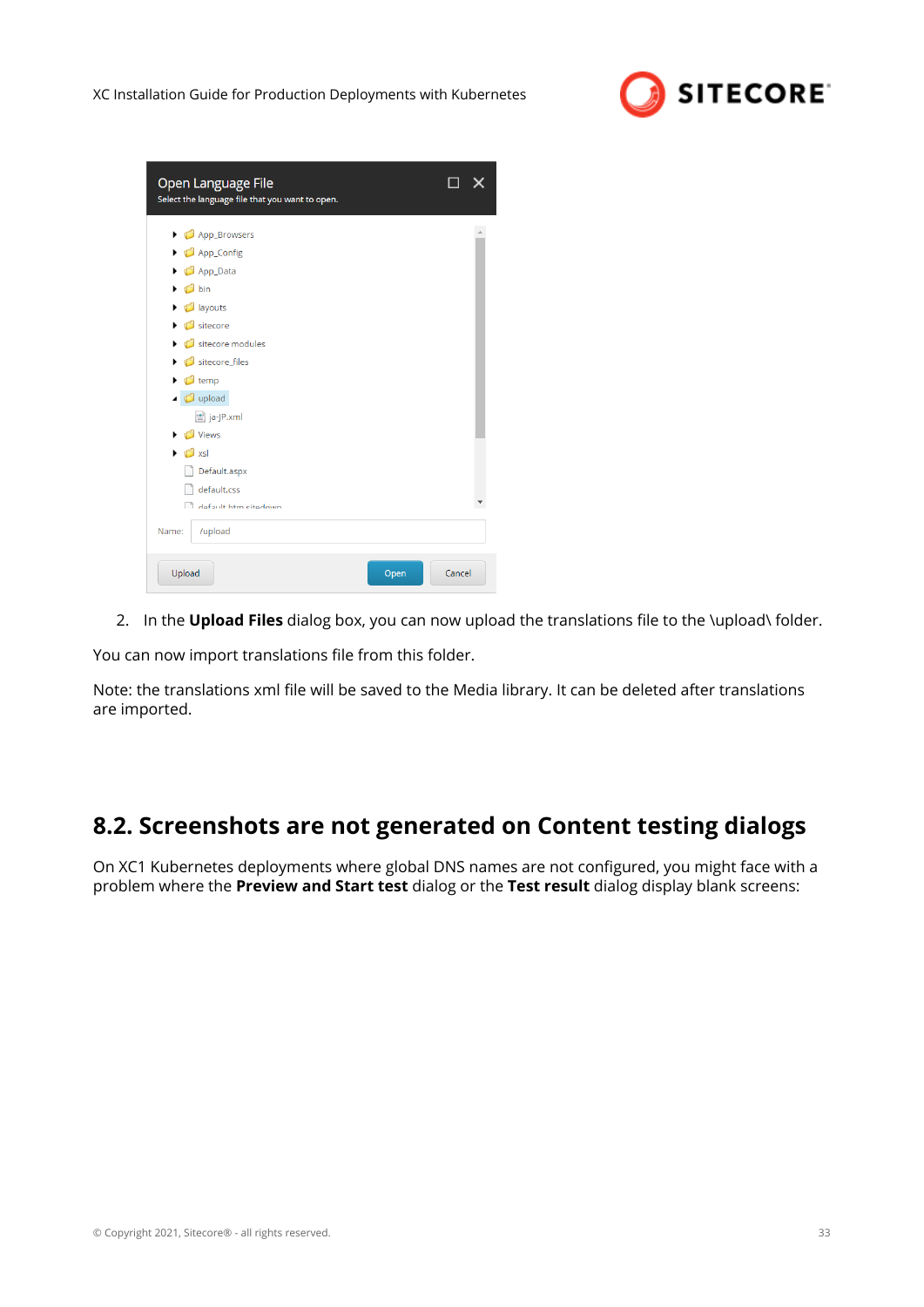

<span id="page-33-0"></span>

| Preview and start test            | $\Box$<br>$\times$                                                                                                                                                   |
|-----------------------------------|----------------------------------------------------------------------------------------------------------------------------------------------------------------------|
|                                   | With the changes you have made, you have created 2 experiences. The test will require 4362 visitors to find a winner. We do not have enough historical data to provi |
| VARIABLES<br>OBJECTIVE<br>PREVIEW |                                                                                                                                                                      |
| Preview                           | ۸                                                                                                                                                                    |
| $\oplus$<br><b>Before</b>         | $\oplus$<br>After                                                                                                                                                    |
|                                   |                                                                                                                                                                      |
|                                   |                                                                                                                                                                      |
| Click image to zoom               | Click image to zoom                                                                                                                                                  |
| My expected effect of changes     | $^{\circ}$                                                                                                                                                           |
|                                   |                                                                                                                                                                      |
|                                   | Start test<br>Cancel                                                                                                                                                 |

This happens because WebUtil.GetServerUrl() metod returns the outer instance address (http://cm.globalhost) while the 'localhost' is expected. As a result, the hostname is resolved incorrectly.

As a workaround, you can add an instruction to the container lifecycle *PostStart* hook, which adds a record to the hosts file on the pod start as shown below to  $cm$ .  $yam1$  file for cm role:

```
containers:
- name: sitecore-xc1-cm
image: {registry}/{project}/sitecore-xc1-cm:{version}
ports:
 - containerPort: 80
lifecycle:
postStart:
exec:
command: ["powershell","-Command","Add-Content C:/Windows/System32/drivers/etc/hosts '127.0.0.1 
cm.globalhost'"]
```
## **8.3. Only main Sitecore log is exposed for Sitecore roles containers**

The LogMonitor tool is used to collect and output logs from containers. It is configured to monitor following logs:

- System event log Error level entries
- IIS logs
- primary Sitecore log (log.\*.txt files) for Sitecore roles
- xConnect log (xconnect-log-\*.txt files) for xConnect roles